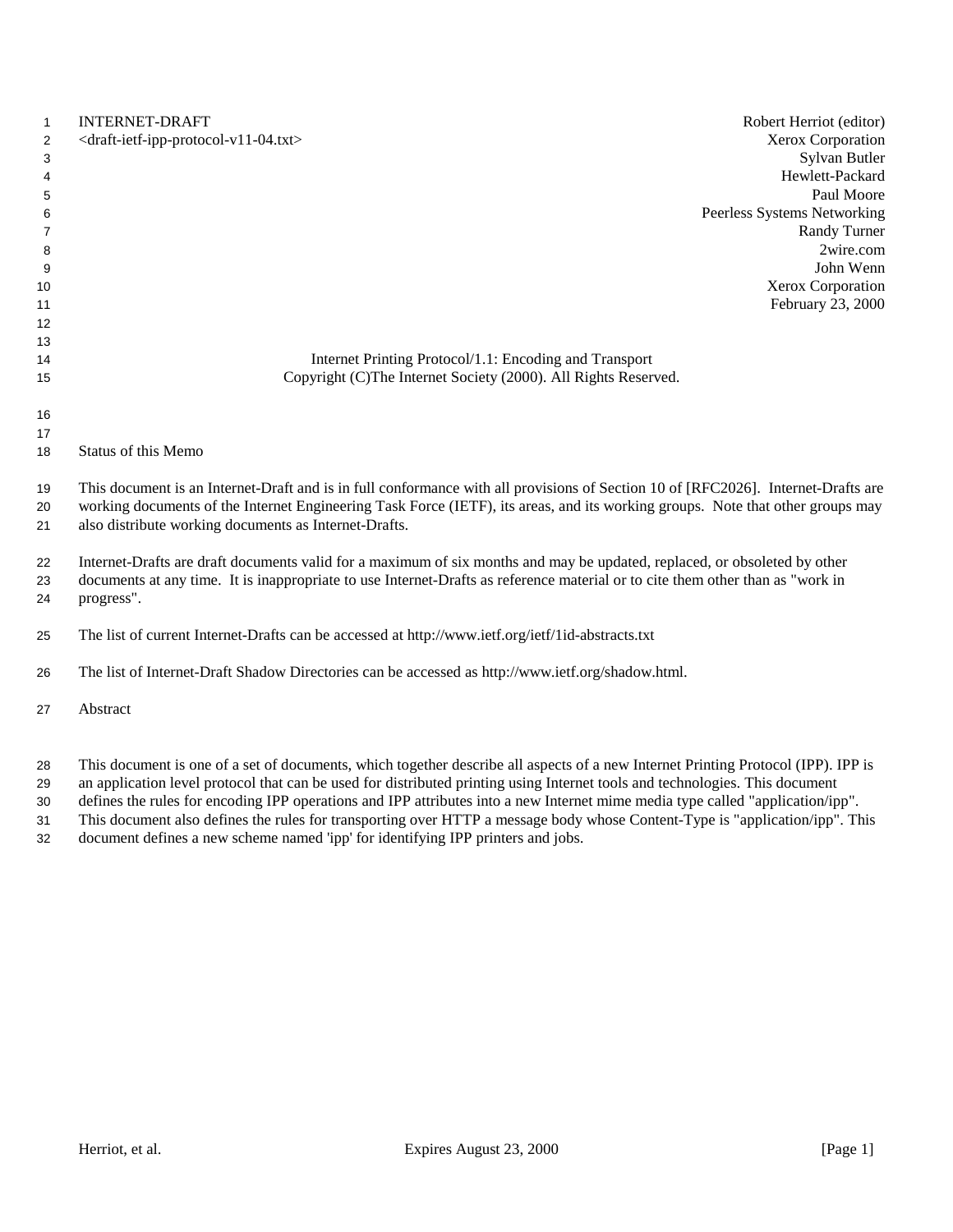The full set of IPP documents includes:

- Design Goals for an Internet Printing Protocol [RFC2567]
- Rationale for the Structure and Model and Protocol for the Internet Printing Protocol [RFC2568]
- Internet Printing Protocol/1.1: Model and Semantics [ipp-mod]
- Internet Printing Protocol/1.1: Encoding and Transport (this document)
- Internet Printing Protocol/1.1: Implementer's Guide [ipp-iig]
- Mapping between LPD and IPP Protocols [RFC2569]

The document, "Design Goals for an Internet Printing Protocol", takes a broad look at distributed printing functionality, and it

enumerates real-life scenarios that help to clarify the features that need to be included in a printing protocol for the Internet. It

identifies requirements for three types of users: end users, operators, and administrators. It calls out a subset of end user

requirements that are satisfied in IPP/1.1. A few OPTIONAL operator operations have been added to IPP/1.1.

 The document, "Rationale for the Structure and Model and Protocol for the Internet Printing Protocol", describes IPP from a high level view, defines a roadmap for the various documents that form the suite of IPP specification documents, and gives background and rationale for the IETF working group's major decisions.

 The document, "Internet Printing Protocol/1.1: Model and Semantics", describes a simplified model with abstract objects, their attributes, and their operations that are independent of encoding and transport. It introduces a Printer and a Job object. The Job object optionally supports multiple documents per Job. It also addresses security, internationalization, and directory issues.

 The document "Internet Printing Protocol/1.1: Implementer's Guide", gives advice to implementers of IPP clients and IPP objects.

 The document "Mapping between LPD and IPP Protocols" gives some advice to implementers of gateways between IPP and LPD (Line Printer Daemon) implementations.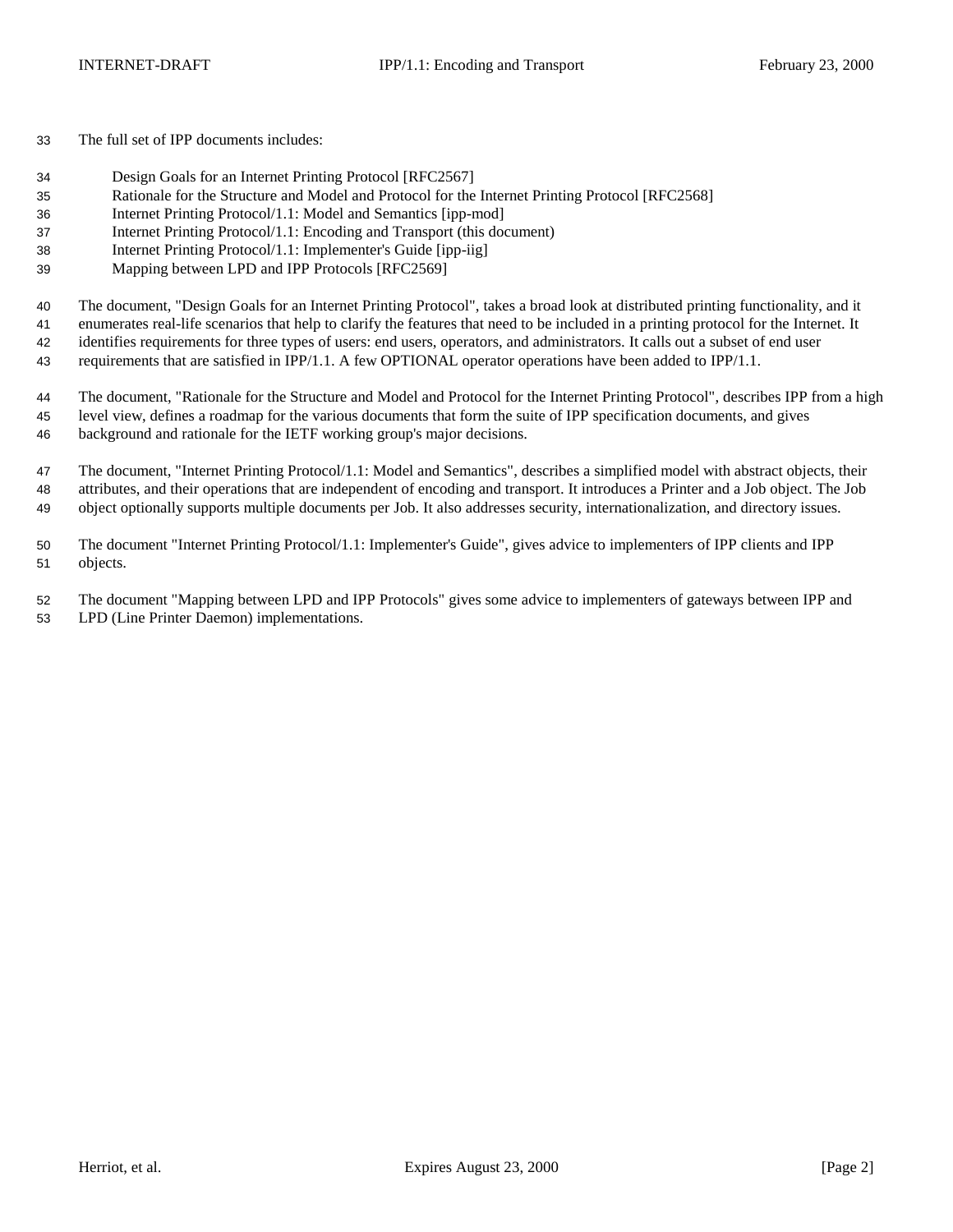54

## **Table of Contents**

| 55 | 1.  |     |  |  |
|----|-----|-----|--|--|
| 56 | 2.  |     |  |  |
| 57 | 3.  |     |  |  |
| 58 |     | 3.1 |  |  |
| 59 |     | 3.2 |  |  |
| 60 |     |     |  |  |
| 61 |     |     |  |  |
| 62 |     | 3.5 |  |  |
| 63 |     | 3.6 |  |  |
| 64 |     | 3.7 |  |  |
| 65 |     |     |  |  |
| 66 |     |     |  |  |
| 67 |     |     |  |  |
| 68 |     |     |  |  |
| 69 |     |     |  |  |
| 70 |     |     |  |  |
| 71 |     |     |  |  |
| 72 | 4.  |     |  |  |
| 73 | 5.  |     |  |  |
| 74 | 6.  |     |  |  |
| 75 | 7.  |     |  |  |
| 76 | 8.  |     |  |  |
| 77 |     |     |  |  |
| 78 |     |     |  |  |
| 79 |     |     |  |  |
| 80 |     | 8.2 |  |  |
| 81 | 9.  |     |  |  |
| 82 |     | 9.1 |  |  |
| 83 |     |     |  |  |
| 84 | 10. |     |  |  |
| 85 | 11. |     |  |  |
| 86 | 12. |     |  |  |
| 87 | 13. |     |  |  |
| 88 |     |     |  |  |
| 89 |     |     |  |  |
| 90 |     |     |  |  |
| 91 |     |     |  |  |
| 92 |     |     |  |  |
| 93 |     |     |  |  |
| 94 |     |     |  |  |
| 95 |     |     |  |  |
| 96 | 14. |     |  |  |
| 97 | 15. |     |  |  |
| 98 | 16. |     |  |  |
|    |     |     |  |  |

### 1. Introduction 99

This document contains the rules for encoding IPP operations and describes two layers: the transport layer and the operation 100 101 layer.

102 The transport layer consists of an HTTP/1.1 request or response. RFC 2616 [RFC2616] describes HTTP/1.1. This document specifies the HTTP headers that an IPP implementation supports. 103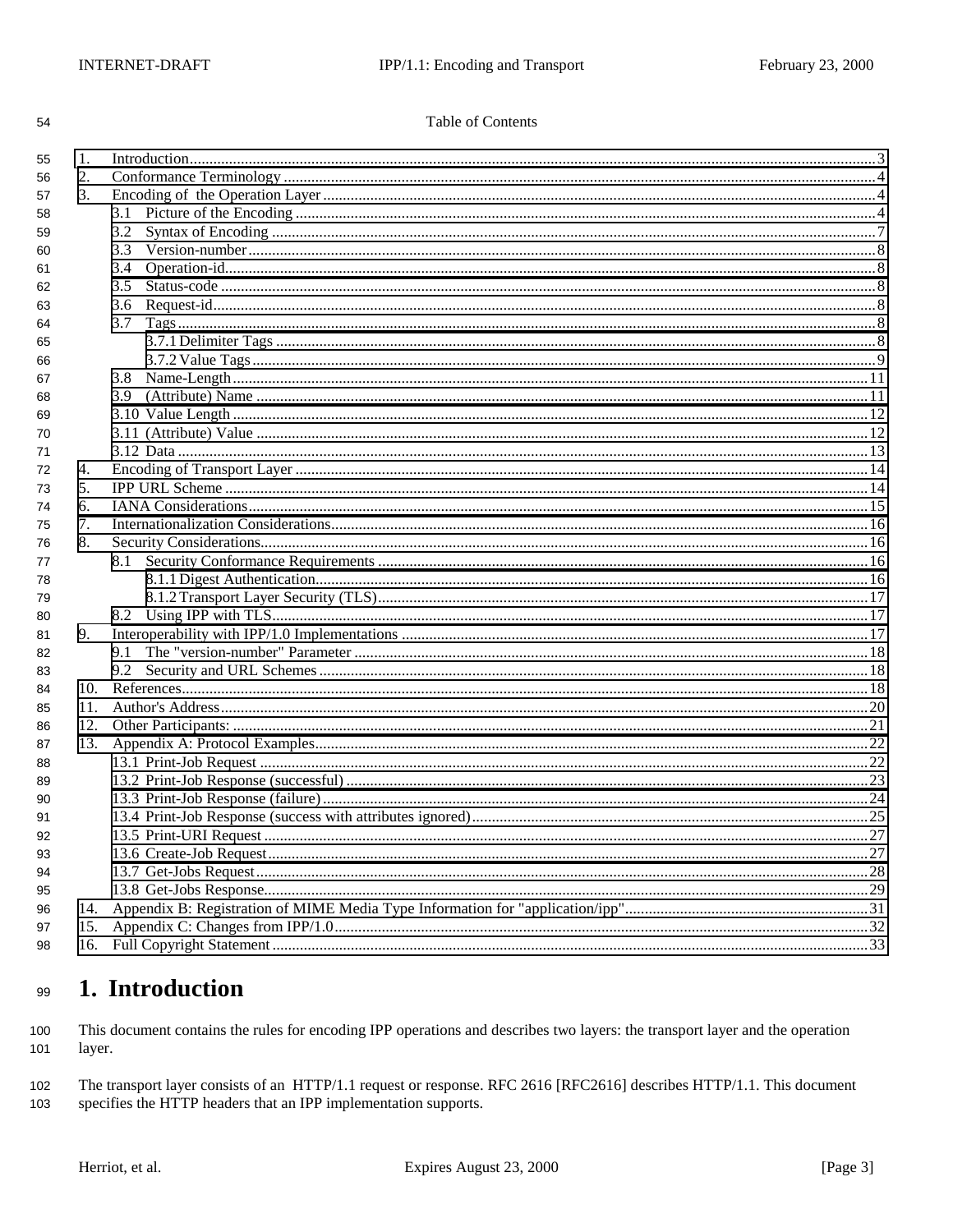<span id="page-3-0"></span>The operation layer consists of a message body in an HTTP request or response. The document "Internet Printing Protocol/1.1:

 Model and Semantics" [ipp-mod] defines the semantics of such a message body and the supported values. This document specifies the encoding of an IPP operation. The aforementioned document [ipp-mod] is henceforth referred to as the "IPP model document"

# **2. Conformance Terminology**

 The key words "MUST", "MUST NOT", "REQUIRED", "SHOULD", "SHOULD NOT", "RECOMMENDED", "MAY", and "OPTIONAL" in this document are to be interpreted as described in RFC 2119 [RFC2119].

# **3. Encoding of the Operation Layer**

 The operation layer MUST contain a single operation request or operation response. Each request or response consists of a sequence of values and attribute groups. Attribute groups consist of a sequence of attributes each of which is a name and value.

Names and values are ultimately sequences of octets

 The encoding consists of octets as the most primitive type. There are several types built from octets, but three important types are integers, character strings and octet strings, on which most other data types are built. Every character string in this encoding MUST be a sequence of characters where the characters are associated with some charset and some natural language. A character string MUST be in "reading order" with the first character in the value (according to reading order) being the first character in the encoding. A character string whose associated charset is US-ASCII whose associated natural language is US English is henceforth called a US-ASCII-STRING. A character string whose associated charset and natural language are specified in a request or response as described in the model document is henceforth called a LOCALIZED-STRING. An octet string MUST be in "IPP model document order" with the first octet in the value (according to the IPP model document order) being the first octet in the encoding Every integer in this encoding MUST be encoded as a signed integer using two's-complement binary encoding with big-endian format (also known as "network order" and "most significant byte first"). The number of octets for an integer MUST be 1, 2 or 4, depending on usage in the protocol. Such one-octet integers, henceforth called SIGNED-BYTE, are used for the version-number and tag fields. Such two-byte integers, henceforth called SIGNED-SHORT are used for the operation-id, status-code and length fields. Four byte integers, henceforth called SIGNED-INTEGER, are used for values fields and the sequence number.

- The following two sections present the operation layer in two ways
- informally through pictures and description
- 131 formally through Augmented Backus-Naur Form (ABNF), as specified by RFC 2234 [RFC2234]
- 

## **3.1 Picture of the Encoding**

The encoding for an operation request or response consists of: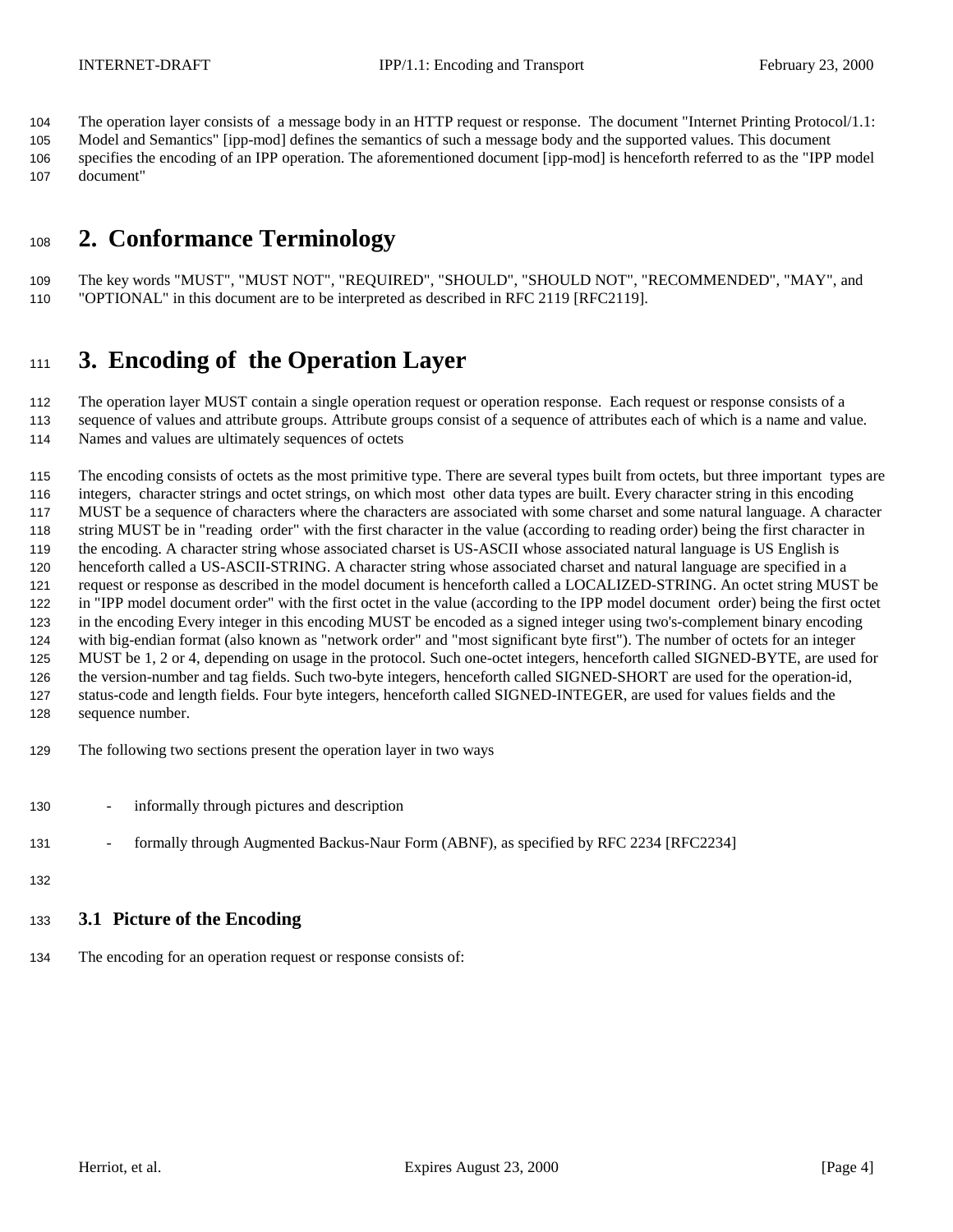| version-number                                         |         | 2 bytes - required |
|--------------------------------------------------------|---------|--------------------|
| operation-id (request)<br>or<br>status-code (response) |         | 2 bytes - required |
| request-id                                             |         | 4 bytes - required |
| xxx-attributes-tag                                     | 1 byte  | $-0$ or more       |
| xxx-attribute-sequence                                 | n bytes |                    |
| end-of-attributes-tag                                  | 1 byte  | - required         |
| data                                                   |         | q bytes - optional |
|                                                        |         |                    |

 The xxx-attributes-tag and xxx-attribute-sequence represents four different values of "xxx", namely, operation, job, printer and unsupported. The xxx-attributes-tag and an xxx-attribute-sequence represent attribute groups in the model document. The xxx-attributes-tag identifies the attribute group and the xxx-attribute-sequence contains the attributes.

 The expected sequence of xxx-attributes-tag and xxx-attribute-sequence is specified in the IPP model document for each operation request and operation response.

 A request or response SHOULD contain each xxx-attributes-tag defined for that request or response even if there are no attributes except for the unsupported-attributes-tag which SHOULD be present only if the unsupported-attribute-sequence is non-empty. A receiver of a request MUST be able to process as equivalent empty attribute groups:

- a) an xxx-attributes-tag with an empty xxx-attribute-sequence,
- b) an expected but missing xxx-attributes-tag.

 The data is omitted from some operations, but the end-of-attributes-tag is present even when the data is omitted. Note, the xxx- attributes-tags and end-of-attributes-tag are called 'delimiter-tags'. Note: the xxx-attribute-sequence, shown above may consist of 0 bytes, according to the rule below.

An xxx-attributes-sequence consists of zero or more compound-attributes.

| 166 |                    |                     |
|-----|--------------------|---------------------|
| 167 | compound-attribute | s bytes - 0 or more |
| 168 |                    |                     |

A compound-attribute consists of an attribute with a single value followed by zero or more additional values.

 Note: a 'compound-attribute' represents a single attribute in the model document. The 'additional value' syntax is for attributes with 2 or more values.

Each attribute consists of: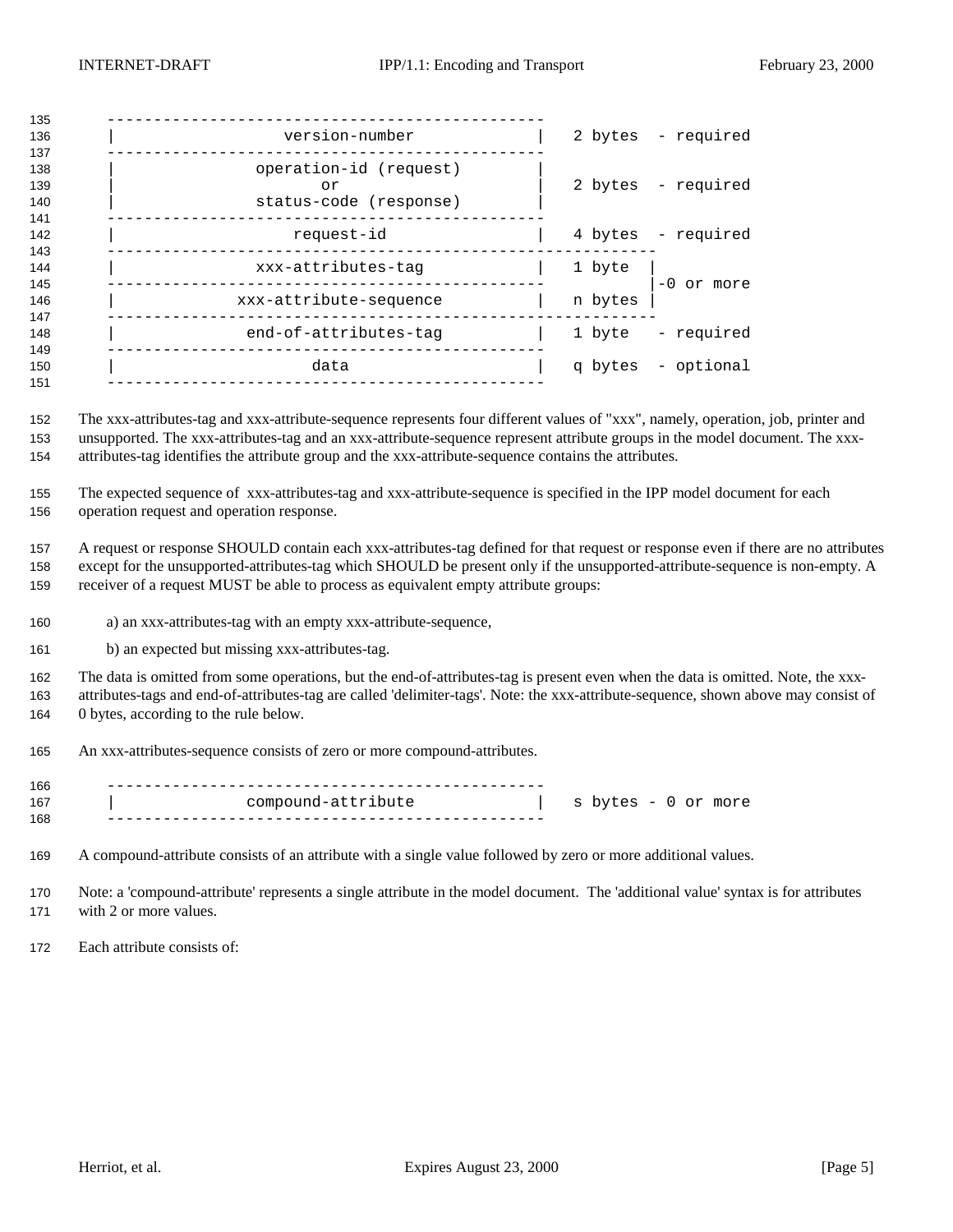| value-tag                                                                                                                                          |  | 1 byte  |                    |
|----------------------------------------------------------------------------------------------------------------------------------------------------|--|---------|--------------------|
| name-length (value is u)                                                                                                                           |  | 2 bytes |                    |
| name                                                                                                                                               |  | u bytes |                    |
| value-length (value is v)                                                                                                                          |  | 2 bytes |                    |
| value                                                                                                                                              |  | v bytes |                    |
| An additional value consists of:                                                                                                                   |  |         |                    |
| __________________________________<br>value-tag                                                                                                    |  | 1 byte  |                    |
| name-length (value is 0x0000)                                                                                                                      |  | 2 bytes |                    |
|                                                                                                                                                    |  | 2 bytes | -0 or more         |
| value-length (value is w)                                                                                                                          |  |         |                    |
| value                                                                                                                                              |  | w bytes |                    |
| version-number                                                                                                                                     |  |         | 2 bytes - required |
| operation-id (request)<br>or<br>status-code (response)                                                                                             |  |         | 2 bytes - required |
| request-id                                                                                                                                         |  |         | 4 bytes - required |
| tag (delimiter-tag or value-tag)                                                                                                                   |  | 1 byte  |                    |
| empty or rest of attribute                                                                                                                         |  | x bytes | $-0$ or more       |
| _____________________<br>end-of-attributes-tag                                                                                                     |  | 2 bytes | - required         |
| Note: an additional value is like an attribute whose name-length is 0.<br>From the standpoint of a parsing loop, the encoding consists of:<br>data |  |         | y bytes - optional |

- the remainder of a single attribute where the tag specifies the type of the value.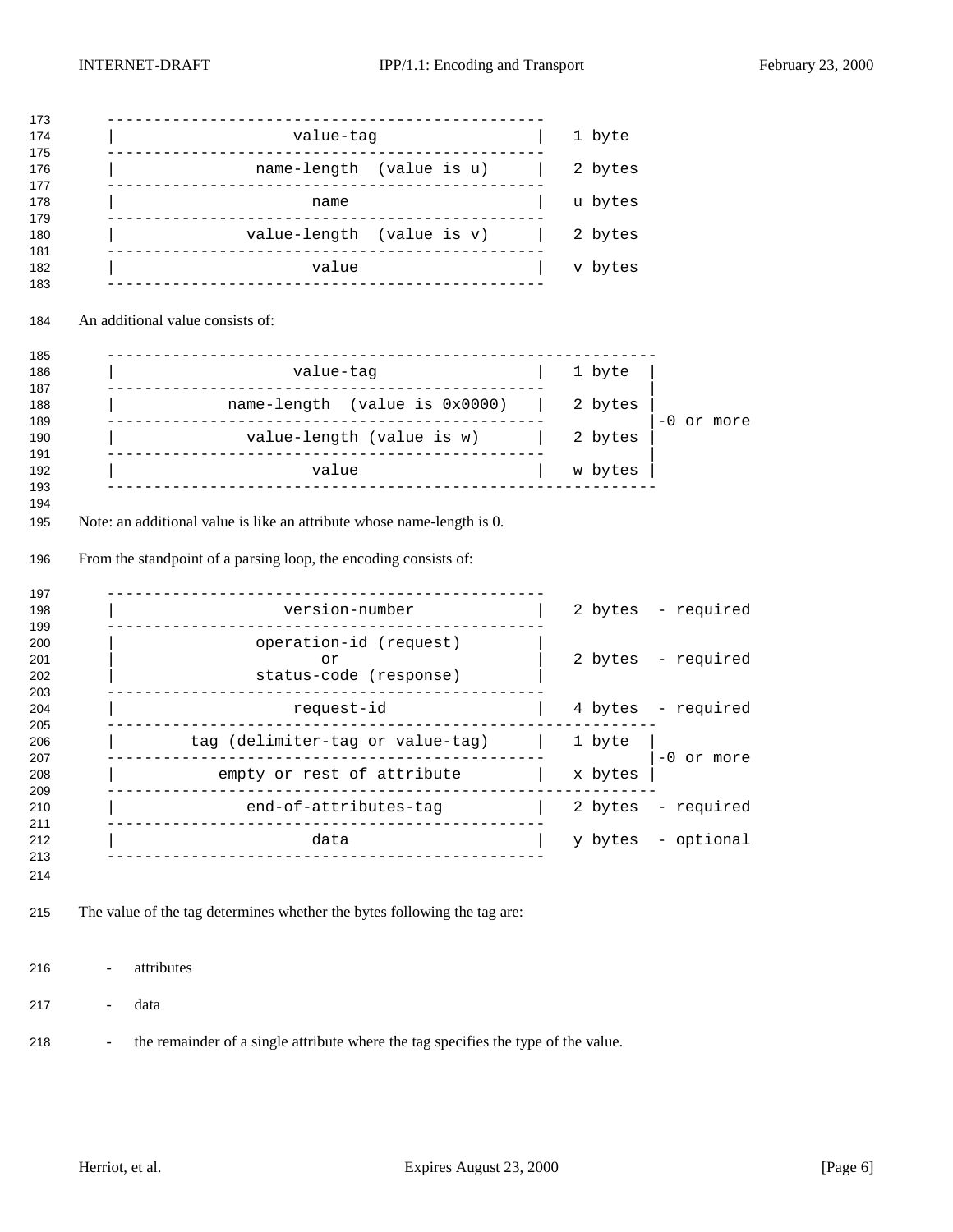## <span id="page-6-0"></span>**3.2 Syntax of Encoding**

 The syntax below is ABNF [RFC2234] except 'strings of literals' MUST be case sensitive. For example 'a' means lower case 'a' and not upper case 'A'. In addition, SIGNED-BYTE and SIGNED-SHORT fields are represented as '%x' values which show their range of values.

| 223 | $ipp-message = ipp-request / ipp-response$                              |                    |  |
|-----|-------------------------------------------------------------------------|--------------------|--|
| 224 | ipp-request = version-number operation-id request-id                    |                    |  |
| 225 | *(xxx-attributes-tag xxx-attribute-sequence) end-of-attributes-tag data |                    |  |
| 226 | ipp-response = version-number status-code request-id                    |                    |  |
| 227 | *(xxx-attributes-tag xxx-attribute-sequence) end-of-attributes-tag data |                    |  |
| 228 | $xxxx$ -attribute-sequence = *compound-attribute                        |                    |  |
| 229 |                                                                         |                    |  |
| 230 | xxx-attributes-tag = operation-attributes-tag / job-attributes-tag /    |                    |  |
| 231 | printer-attributes-tag / unsupported-attributes-tag                     |                    |  |
| 232 |                                                                         |                    |  |
| 233 | $version-number = majorversion-number minor-version-number$             |                    |  |
| 234 | major-version-number = $SIGNED-BYTE$ ; initially %d1                    |                    |  |
| 235 | $minor-version-number = SIGNED-BYTE$ ; initially %d0                    |                    |  |
| 236 |                                                                         |                    |  |
| 237 | $operation-id = SIGNED-SHORT$ ; mapping from model defined below        |                    |  |
| 238 | status-code = SIGNED-SHORT; mapping from model defined below            |                    |  |
| 239 | request-id = SIGNED-INTEGER ; whose value is $> 0$                      |                    |  |
| 240 |                                                                         |                    |  |
| 241 | $compound-attribute = attribute * additional-values$                    |                    |  |
| 242 |                                                                         |                    |  |
| 243 | $attribute = value-tag name-length name value-length value$             |                    |  |
| 244 | $additional-values = value-tag zero-name-length value-length value$     |                    |  |
| 245 |                                                                         |                    |  |
| 246 | name-length = SIGNED-SHORT ; number of octets of 'name'                 |                    |  |
| 247 | name = LALPHA *(LALPHA / DIGIT / "-" / "_" / ".")                       |                    |  |
| 248 | value-length = SIGNED-SHORT; number of octets of 'value'                |                    |  |
| 249 | $value = OCTET-STRING$                                                  |                    |  |
| 250 |                                                                         |                    |  |
| 251 | $data = OCTET-STRING$                                                   |                    |  |
| 252 |                                                                         |                    |  |
| 253 | zero-name-length = $%x00.00$                                            | ; name-length of 0 |  |
| 254 | operation-attributes-tag = $%x01$                                       | ; tag of 1         |  |
| 255 | job-attributes-tag<br>$=$ % x02                                         | ; tag of $2$       |  |
| 256 | printer-attributes-tag = $%x04$                                         | ; tag of $4$       |  |
| 257 | unsupported- attributes-tag = $%x05$<br>; tag of $5$                    |                    |  |
| 258 | end-of-attributes-tag = $%x03$                                          | ; tag of $3$       |  |
| 259 | value-tag = $%x10$ -FF                                                  |                    |  |
| 260 |                                                                         |                    |  |
| 261 | $SIGNED-BYTE = BYTE$                                                    |                    |  |
| 262 | $SIGNED-SHORT = 2BYTE$                                                  |                    |  |
| 263 | $SIGNED-INTER = 4BYTE$                                                  |                    |  |
| 264 | $\text{Diff} = \% \times 30-39$ ; "0" to "9"                            |                    |  |
| 265 | LALPHA = $\%x61-7A$ ; "a" to "z"                                        |                    |  |
| 266 | $BYTE = %x00-FF$                                                        |                    |  |
| 267 | $OCTET-STRING = *BYTE$                                                  |                    |  |
| 268 |                                                                         |                    |  |
|     |                                                                         |                    |  |

 The syntax allows an xxx-attributes-tag to be present when the xxx-attribute-sequence that follows is empty. The syntax is defined this way to allow for the response of Get-Jobs where no attributes are returned for some job-objects. Although it is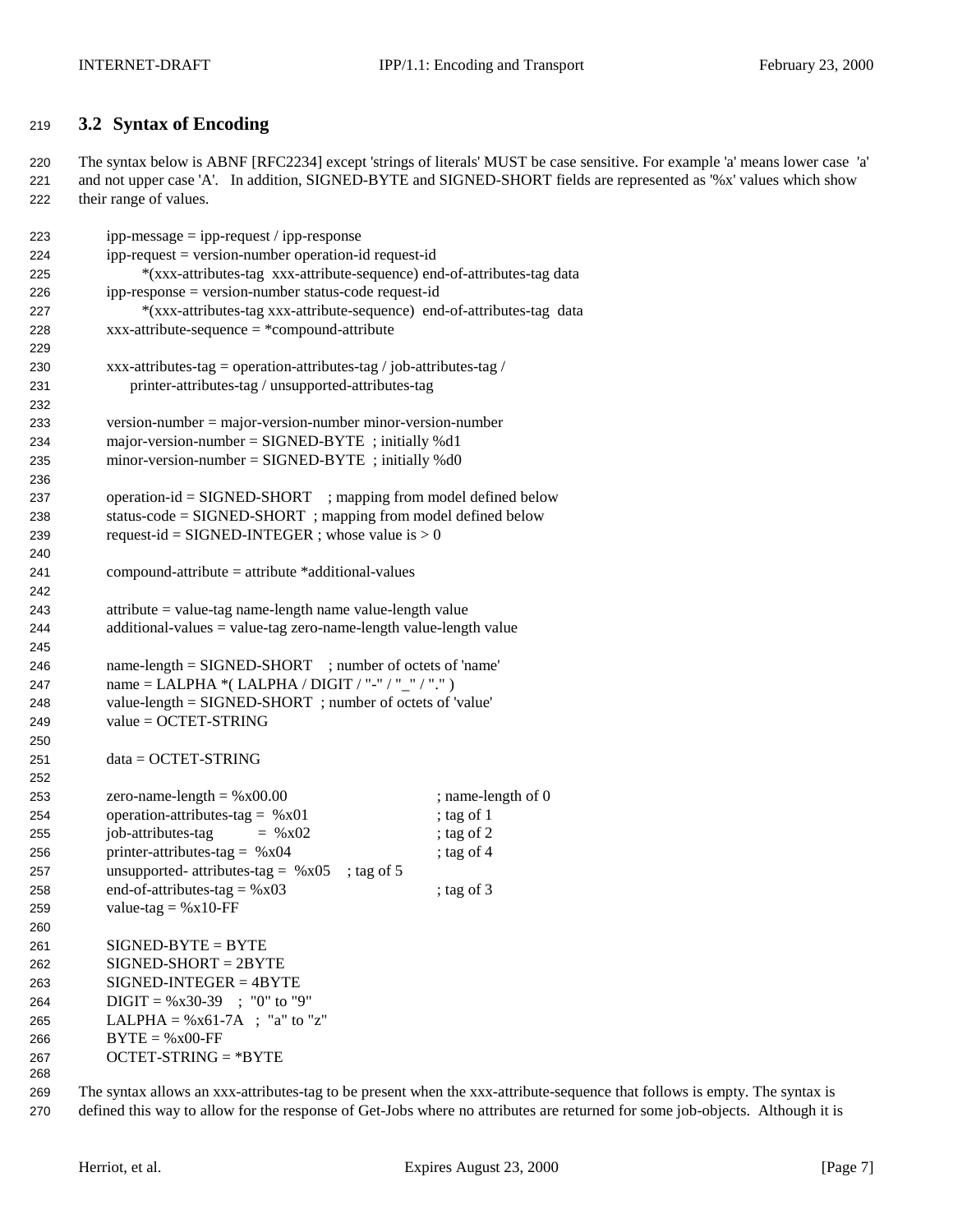<span id="page-7-0"></span> RECOMMENDED that the sender not send an xxx-attributes-tag if there are no attributes (except in the Get-Jobs response just mentioned), the receiver MUST be able to decode such syntax.

## **3.3 Version-number**

- The version-number MUST consist of a major and minor version-number, each of which MUST be represented by a SIGNED-BYTE. The protocol described in this document MUST have a major version-number of 1 (0x01) and a minor version-number of
- 276  $1 (0x01)$ . The ABNF for these two bytes MUST be %x01.01.

## **3.4 Operation-id**

 Operation-ids are defined as enums in the model document. An operation-ids enum value MUST be encoded as a SIGNED-SHORT.

## **3.5 Status-code**

- Status-codes are defined as enums in the model document. A status-code enum value MUST be encoded as a SIGNED-SHORT.
- The status-code is an operation attribute in the model document. In the protocol, the status-code is in a special position, outside of the operation attributes.
- If an IPP status-code is returned, then the HTTP Status-Code MUST be 200 (successful-ok). With any other HTTP Status-Code value, the HTTP response MUST NOT contain an IPP message-body, and thus no IPP status-code is returned.

## **3.6 Request-id**

- The request-id allows a client to match a response with a request. This mechanism is unnecessary in HTTP, but may be useful when application/ipp entity bodies are used in another context.
- The request-id in a response MUST be the value of the request-id received in the corresponding request. A client can set the request-id in each request to a unique value or a constant value, such as 1, depending on what the client does with the request-id returned in the response. The value of the request-id MUST be greater than zero.

## **3.7 Tags**

- There are two kinds of tags:
- delimiter tags: delimit major sections of the protocol, namely attributes and data
- value tags: specify the type of each attribute value

## **3.7.1 Delimiter Tags**

The following table specifies the values for the delimiter tags: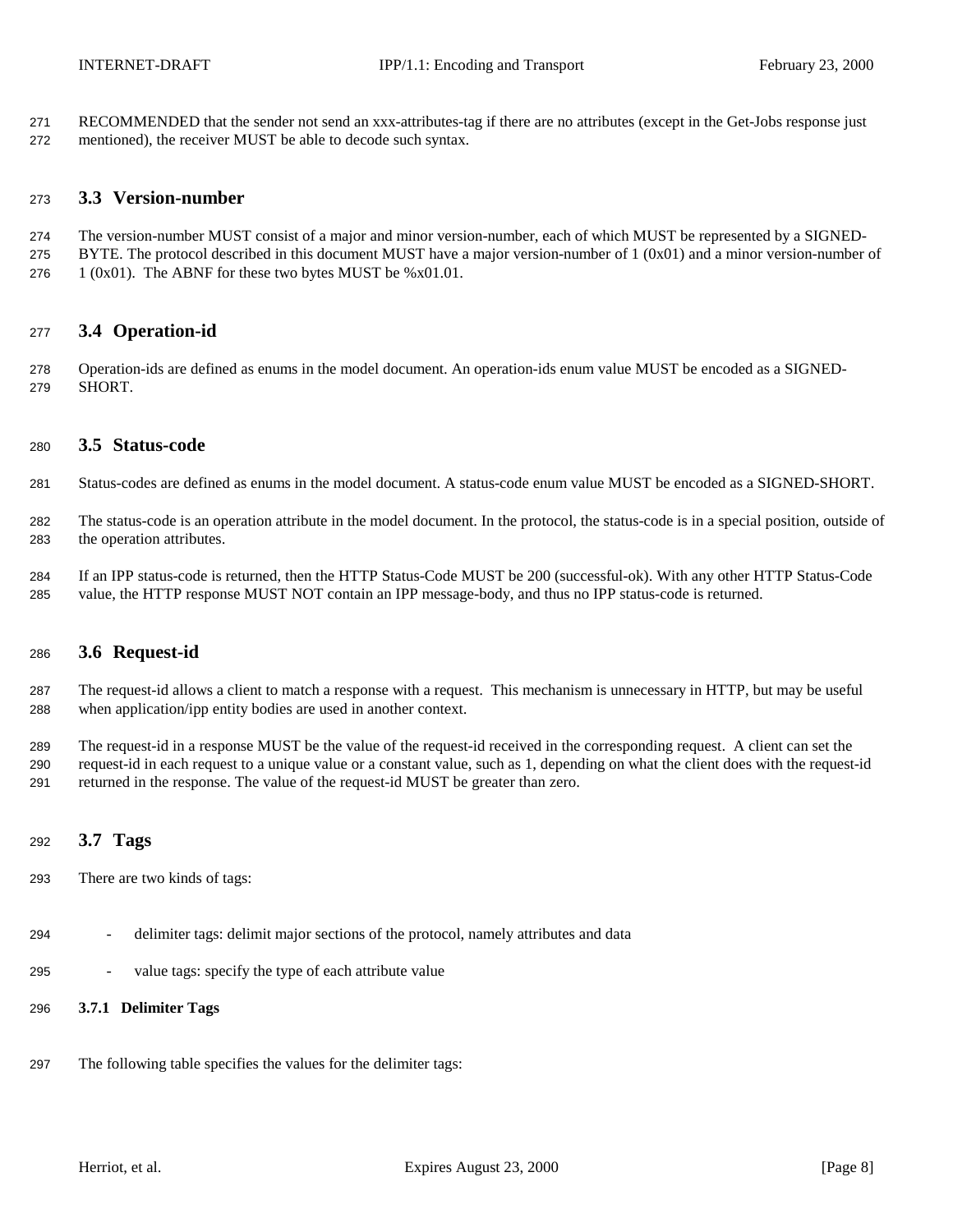<span id="page-8-0"></span>

| Tag Value (Hex) | <b>Delimiter</b>                                                                   |
|-----------------|------------------------------------------------------------------------------------|
| 0x00            | reserved for definition in a future IETF standards track document                  |
| 0x01            | operation-attributes-tag                                                           |
| 0x02            | job-attributes-tag                                                                 |
| 0x03            | end-of-attributes-tag                                                              |
| 0x04            | printer-attributes-tag                                                             |
| 0x05            | unsupported-attributes-tag                                                         |
| $0x06-0x0e$     | reserved for future delimiters in IETF standards track documents                   |
| 0x0F            | reserved for future chunking-end-of-attributes-tag for definition in a future IETF |
|                 | standards track document                                                           |

298 When an xxx-attributes-tag occurs in the protocol, it MUST mean that zero or more following attributes up to the next delimiter 299 tag are attributes belonging to group xxx as defined in the model document, where xxx is operation, job, printer, unsupported.

 Doing substitution for xxx in the above paragraph, this means the following. When an operation-attributes-tag occurs in the protocol, it MUST mean that the zero or more following attributes up to the next delimiter tag are operation attributes as defined in the model document. When an job-attributes-tag occurs in the protocol, it MUST mean that the zero or more following attributes up to the next delimiter tag are job attributes or job template attributes as defined in the model document. When a printer-attributes-tag occurs in the protocol, it MUST mean that the zero or more following attributes up to the next delimiter tag are printer attributes as defined in the model document. When an unsupported-attributes-tag occurs in the protocol, it MUST mean that the zero or more following attributes up to the next delimiter tag are unsupported attributes as defined in the model document.

308 The operation-attributes-tag and end-of-attributes-tag MUST each occur exactly once in an operation. The operation-attributes-309 tag MUST be the first tag delimiter, and the end-of-attributes-tag MUST be the last tag delimiter. If the operation has a 310 document-content group, the document data in that group MUST follow the end-of-attributes-tag.

311 Each of the other three xxx-attributes-tags defined above is OPTIONAL in an operation and each MUST occur at most once in 312 an operation, except for job-attributes-tag in a Get-Jobs response which may occur zero or more times.

313 The order and presence of delimiter tags for each operation request and each operation response MUST be that defined in the 314 model document. For further details, see section [3.9 "Operation Requests and Responses"](#page-10-0) and [13 "Appendix A: Protocol](#page-21-0) 315 [Examples"](#page-21-0).

316 A Printer MUST treat the reserved delimiter tags differently from reserved value tags so that the Printer knows that there is an 317 entire attribute group that it doesn't understand as opposed to a single value that it doesn't understand.

## 318 **3.7.2 Value Tags**

319 The remaining tables show values for the value-tag, which is the first octet of an attribute. The value-tag specifies the type of the 320 value of the attribute. The following table specifies the "out-of-band" values for the value-tag.

| Tag Value (Hex) | <b>Meaning</b>                                                                  |
|-----------------|---------------------------------------------------------------------------------|
| 0x10            | unsupported                                                                     |
| 0x11            | reserved for 'default' for definition in a future IETF standards track document |
| 0x12            | unknown                                                                         |
| 0x13            | no-value                                                                        |
| $0x14-0x1F$     | reserved for "out-of-band" values in future IETF standards track documents.     |

321 The "unsupported" value MUST be used in the attribute-sequence of an error response for those attributes which the printer does 322 not support. The "default" value is reserved for future use of setting value back to their default value. The "unknown" value is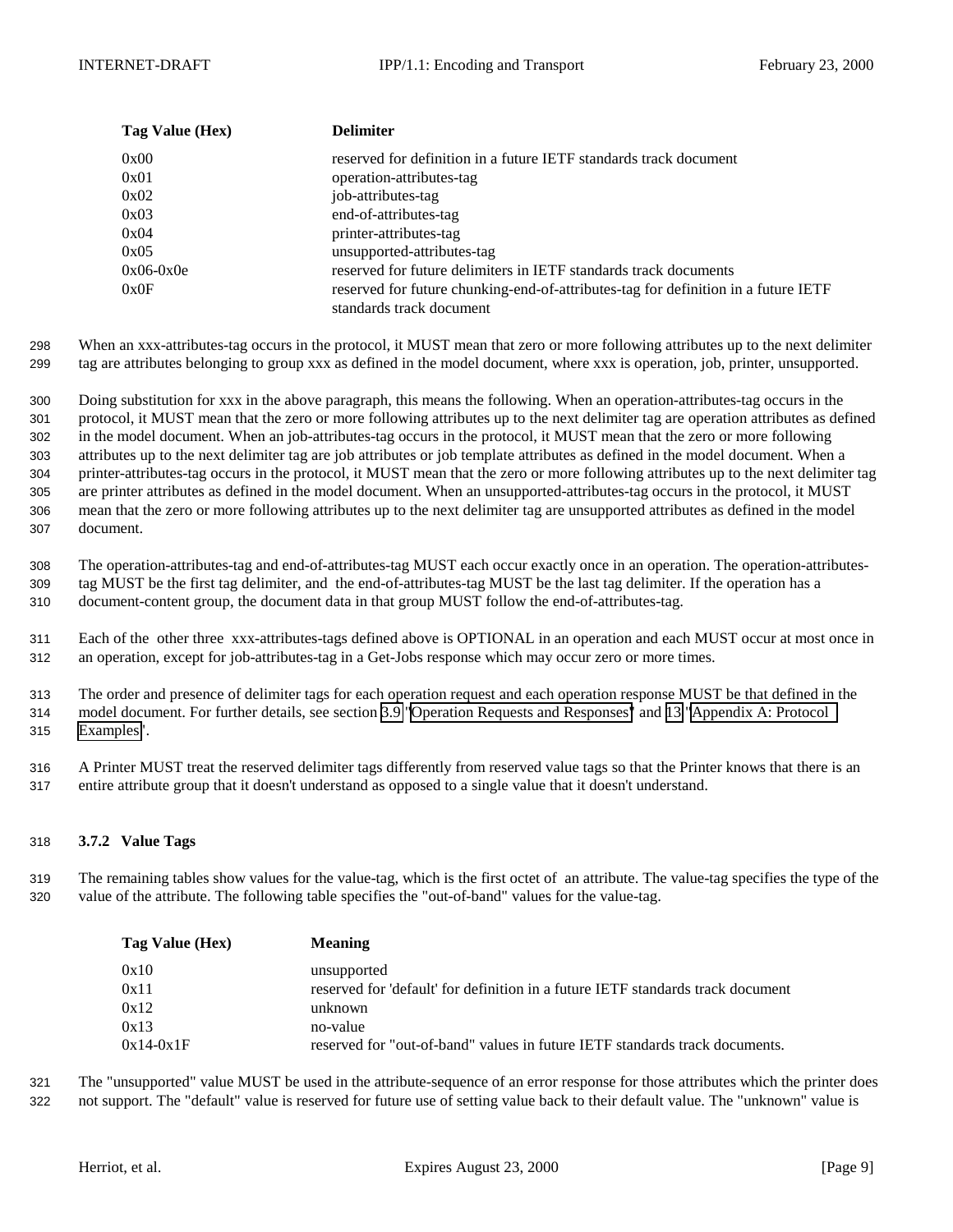- 323 used for the value of a supported attribute when its value is temporarily unknown. The "no-value" value is used for a supported 324 attribute to which no value has been assigned, e.g. "job-k-octets-supported" has no value if an implementation supports this 325 attribute, but an administrator has not configured the printer to have a limit.
- 326 The following table specifies the integer values for the value-tag:

| Tag Value (Hex) | <b>Meaning</b>                                                                     |
|-----------------|------------------------------------------------------------------------------------|
| 0x20            | reserved for definition in a future IETF standards track document                  |
| 0x21            | integer                                                                            |
| 0x22            | boolean                                                                            |
| 0x23            | enum                                                                               |
| $0x24-0x2F$     | reserved for integer types for definition in future IETF standards track documents |

- 327 NOTE: 0x20 is reserved for "generic integer" if it should ever be needed.
- 328 The following table specifies the octetString values for the value-tag:

| Tag Value (Hex) | <b>Meaning</b>                                                                     |
|-----------------|------------------------------------------------------------------------------------|
| 0x30            | octetString with an unspecified format                                             |
| 0x31            | dateTime                                                                           |
| 0x32            | resolution                                                                         |
| 0x33            | rangeOfInteger                                                                     |
| 0x34            | reserved for definition in a future IETF standards track document                  |
| 0x35            | textWithLanguage                                                                   |
| 0x36            | nameWithLanguage                                                                   |
| $0x37-0x3F$     | reserved for octetString type definitions in future IETF standards track documents |

329 The following table specifies the character-string values for the value-tag:

| Tag Value (Hex) | <b>Meaning</b>                                                                |
|-----------------|-------------------------------------------------------------------------------|
| 0x40            | reserved for definition in a future IETF standards track document             |
| 0x41            | textWithoutLanguage                                                           |
| 0x42            | nameWithoutLanguage                                                           |
| 0x43            | reserved for definition in a future IETF standards track document             |
| 0x44            | keyword                                                                       |
| 0x45            | uri                                                                           |
| 0x46            | uriScheme                                                                     |
| 0x47            | charset                                                                       |
| 0x48            | naturalLanguage                                                               |
| 0x49            | mimeMediaType                                                                 |
| $0x4A-0x5F$     | reserved for character string type definitions in future IETF standards track |
|                 | documents                                                                     |

- 330 NOTE: 0x40 is reserved for "generic character-string" if it should ever be needed.
- 331 NOTE: an attribute value always has a type, which is explicitly specified by its tag; one such tag value is 332 "nameWithoutLanguage". An attribute's name has an implicit type, which is keyword.
- 333 The values 0x60-0xFF are reserved for future type definations in IETF standards track documents.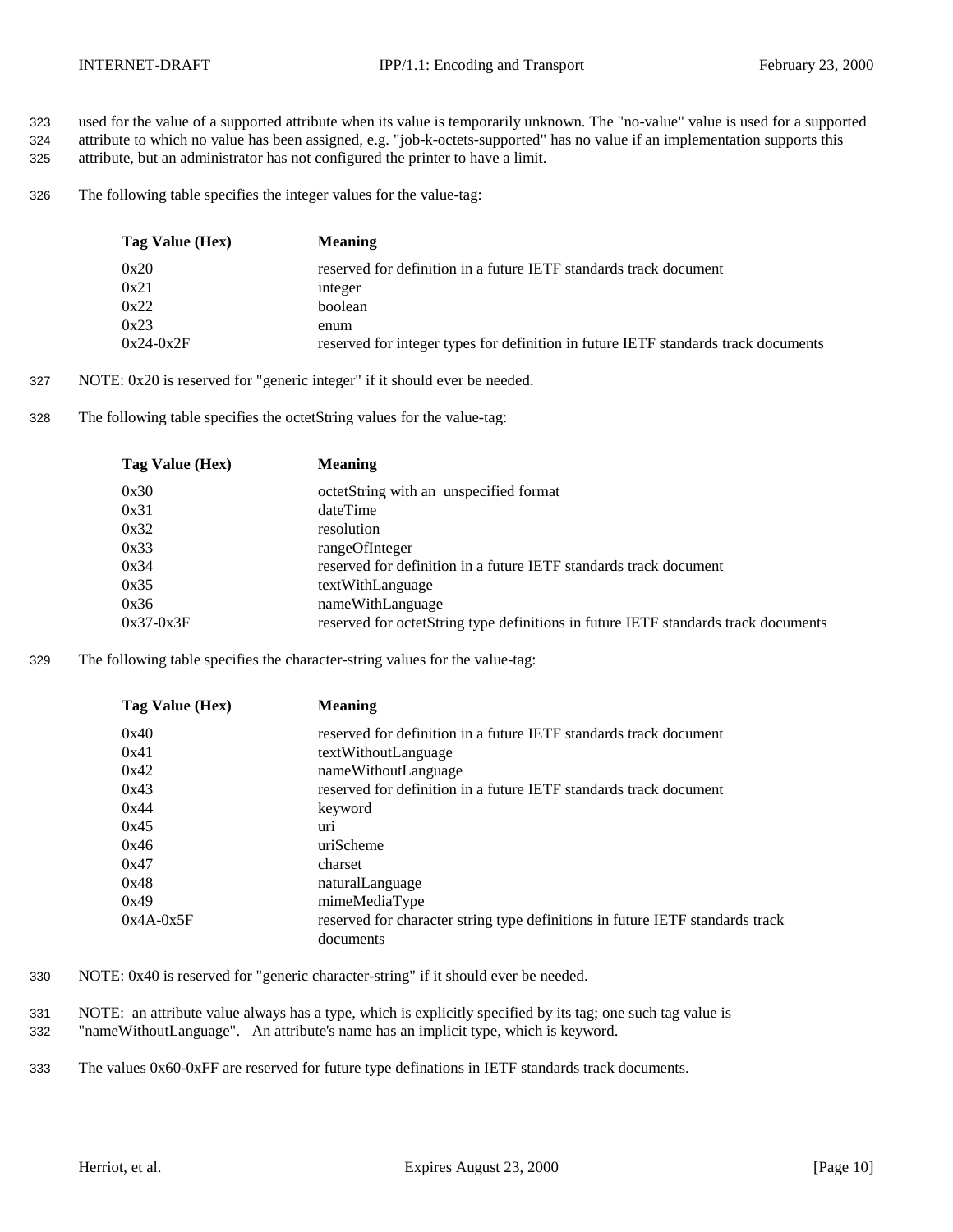<span id="page-10-0"></span> The tag 0x7F is reserved for extending types beyond the 255 values available with a single byte. A tag value of 0x7F MUST signify that the first 4 bytes of the value field are interpreted as the tag value. Note, this future extension doesn't affect parsers that are unaware of this special tag. The tag is like any other unknown tag, and the value length specifies the length of a value 337 which contains a value that the parser treats atomically. Values from 0x00 to 0x37777777 are reserved for definition in future IETF standard track documents. The values 0x40000000 to0x7FFFFFFF are reserved for vendor extensions.

## **3.8 Name-Length**

 The name-length field MUST consist of a SIGNED-SHORT. This field MUST specify the number of octets in the name field which follows the name-length field, excluding the two bytes of the name-length field.

 If a name-length field has a value of zero, the following name field MUST be empty, and the following value MUST be treated as an additional value for the preceding attribute. Within an attribute-sequence, if two or more attributes have the same name, the attribute-sequence is mal-formed (see [ipp-mod] section 3.1.3). The zero-length name is the only mechanism for multi-valued attributes.

## **3.9 Operation Requests and Responses**

 Some operation elements are called parameters in the model document [ipp-mod]. They MUST be encoded in a special position and they MUST NOT appear as an operation attributes. These parameters are:

- "version-number": The parameter named "version-number" in the IPP model document MUST become the "version-number" field in the operation layer request or response.
- "operation-id": The parameter named "operation-id" in the IPP model document MUST become the "operation-id" field in the operation layer request.
- "status-code": The parameter named "status-code" in the IPP model document MUST become the "status-code" field in the operation layer response.
- "request-id": The parameter named "request-id" in the IPP model document MUST become the "request-id" field in the operation layer request or response.

 All Printer and Job objects are identified by a Uniform Resource Identifier (URI) [RFC2396] so that they can be persistently and unambiguously referenced. The notion of a URI is a useful concept, however, until the notion of URI is more stable (i.e., defined more completely and deployed more widely), it is expected that the URIs used for IPP objects will actually be URLs [RFC1738] [RFC1808]. Since every URL is a specialized form of a URI, even though the more generic term URI is used throughout the rest of this document, its usage is intended to cover the more specific notion of URL as well.

 Some operation elements are encoded twice, once as the request-URI on the HTTP Request-Line and a second time as a REQUIRED operation attribute in the application/ipp entity. These attributes are the target URI for the operation and are called printer-uri and job-uri. Note: The target URI is included twice in an operation referencing the same IPP object, but the two URIs NEED NOT be literally identical. One can be a relative URI and the other can be an absolute URI. HTTP/1.1 allows clients to generate and send a relative URI rather than an absolute URI. A relative URI identifies a resource with the scope of the HTTP server, but does not include scheme, host or port. The following statements characterize how URLs should be used in the mapping of IPP onto HTTP/1.1:

 1. Although potentially redundant, a client MUST supply the target of the operation both as an operation attribute and as a URI at the HTTP layer. The rationale for this decision is to maintain a consistent set of rules for mapping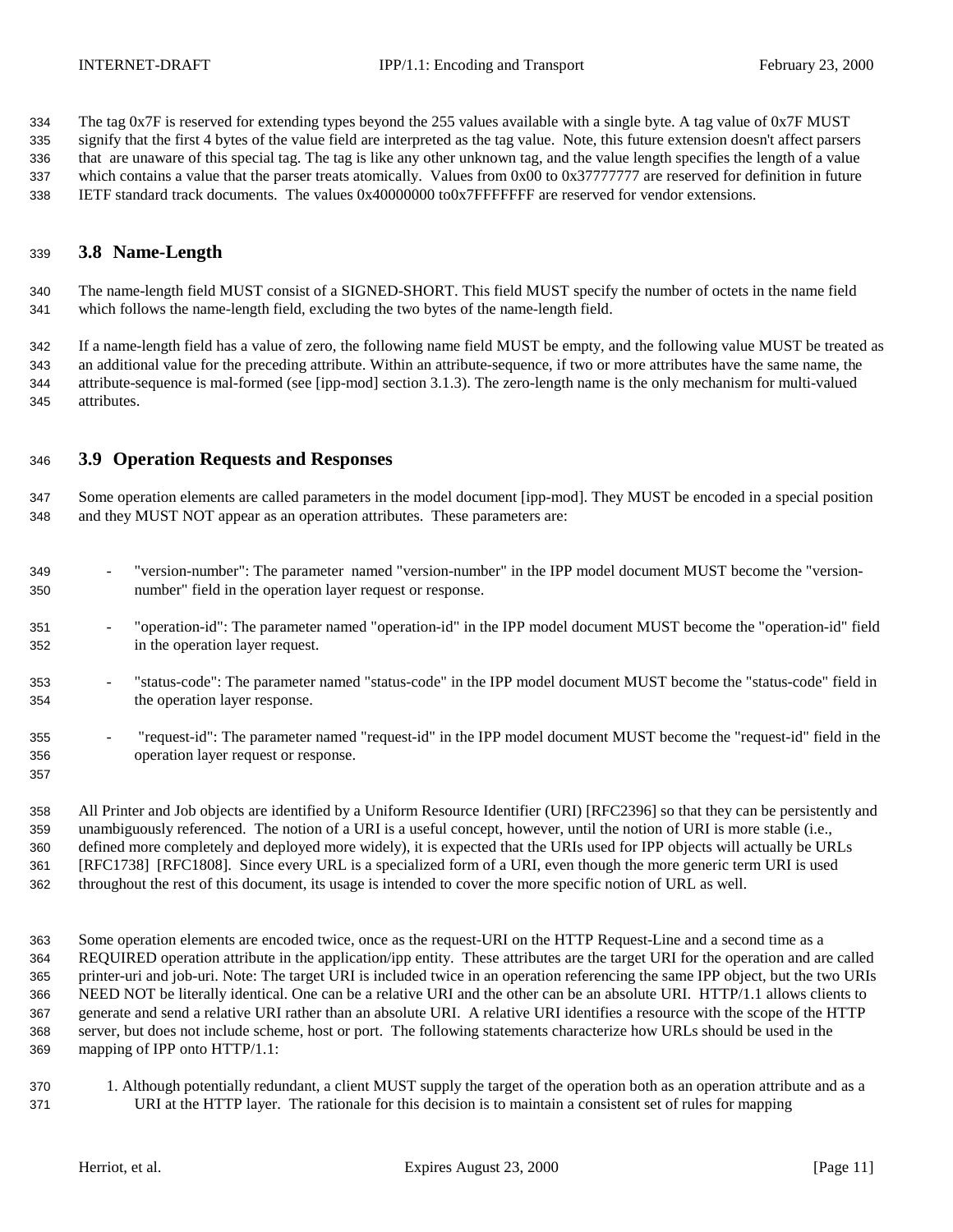- <span id="page-11-0"></span> application/ipp to possibly many communication layers, even where URLs are not used as the addressing mechanism in the transport layer.
- 2. Even though these two URLs might not be literally identical (one being relative and the other being absolute), they MUST both reference the same IPP object.
- 3. The URI in the HTTP layer is either relative or absolute and is used by the HTTP server to route the HTTP request to the correct resource relative to that HTTP server. The HTTP server need not be aware of the URI within the operation request.
- 4. Once the HTTP server resource begins to process the HTTP request, it might get the reference to the appropriate IPP Printer object from either the HTTP URI (using to the context of the HTTP server for relative URLs) or from the URI within the operation request; the choice is up to the implementation.
- 5. HTTP URIs can be relative or absolute, but the target URI in the operation MUST be an absolute URI.

 The model document arranges the remaining attributes into groups for each operation request and response. Each such group MUST be represented in the protocol by an xxx-attribute-sequence preceded by the appropriate xxx-attributes-tag (See the table below and section [13 "Appendix A: Protocol Examples"](#page-21-0)). In addition, the order of these xxx-attributes-tags and xxx-attribute- sequences in the protocol MUST be the same as in the model document, but the order of attributes within each xxx-attribute-sequence MUST be unspecified. The table below maps the model document group name to xxx-attributes-sequence:

| <b>Model Document Group</b>                   | xxx-attributes-sequence                  |
|-----------------------------------------------|------------------------------------------|
| <b>Operation Attributes</b>                   | operations-attributes-sequence           |
| <b>Job Template Attributes</b>                | job-attributes-sequence                  |
| <b>Job Object Attributes</b>                  | job-attributes-sequence                  |
| <b>Unsupported Attributes</b>                 | unsupported- attributes-sequence         |
| Requested Attributes (Get-Job-Attributes)     | job-attributes-sequence                  |
| Requested Attributes (Get-Printer-Attributes) | printer-attributes-sequence              |
| Document Content                              | in a special position as described above |

 If an operation contains attributes from more than one job object (e.g. Get-Jobs response), the attributes from each job object MUST be in a separate job-attribute-sequence, such that the attributes from the ith job object are in the ith job-attribute-sequence.

See Section [13](#page-21-0) "[Appendix A: Protocol Examples"](#page-21-0) for table showing the application of the rules above.

## **3.10 Value Length**

 Each attribute value MUST be preceded by a SIGNED-SHORT, which MUST specify the number of octets in the value which follows this length, exclusive of the two bytes specifying the length.

- For any of the types represented by binary signed integers, the sender MUST encode the value in exactly four octets.
- For any of the types represented by character-strings, the sender MUST encode the value with all the characters of the string and without any padding characters.
- If a value-tag contains an "out-of-band" value, such as "unsupported", the value-length MUST be 0 and the value empty the value has no meaning when the value-tag has an "out-of-band" value.

## **3.11 Attribute Value**

 The syntax types and most of the details of the representation of attribute values are defined in the IPP model document. The table below augments the information in the model document, and defines the syntax types from the model document in terms of the 5 basic types defined in section [3 "Encoding of the Operation Layer"](#page-3-0). The 5 types are US-ASCII-STRING, LOCALIZED-STRING, SIGNED-INTEGER, SIGNED-SHORT, SIGNED-BYTE, and OCTET-STRING.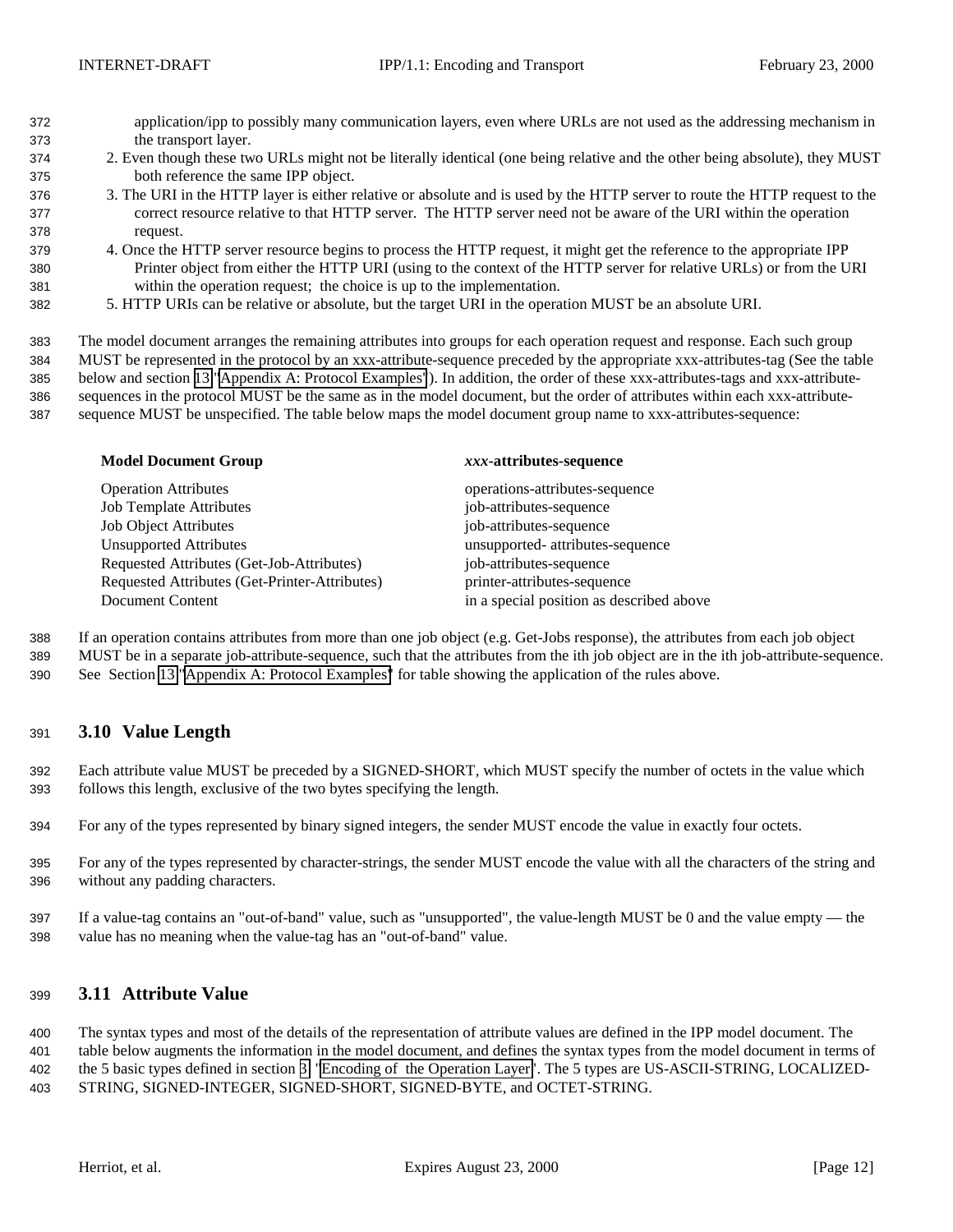<span id="page-12-0"></span>

| <b>Syntax of Attribute Value</b>                                           | <b>Encoding</b>                                                                                                                                                                                                                                                                                                                                                                                                  |
|----------------------------------------------------------------------------|------------------------------------------------------------------------------------------------------------------------------------------------------------------------------------------------------------------------------------------------------------------------------------------------------------------------------------------------------------------------------------------------------------------|
| textWithoutLanguage,<br>nameWithoutLanguage                                | LOCALIZED-STRING.                                                                                                                                                                                                                                                                                                                                                                                                |
| textWithLanguage                                                           | OCTET_STRING consisting of 4 fields:<br>a SIGNED-SHORT which is the number of octets in the following field<br>a)<br>a value of type natural-language,<br>b)<br>a SIGNED-SHORT which is the number of octets in the following field,<br>$\mathbf{c}$<br>d) a value of type textWithoutLanguage.<br>The length of a textWithLanguage value MUST be $4 +$ the value of field a + the value<br>of field c.          |
| nameWithLanguage                                                           | OCTET_STRING consisting of 4 fields:<br>a SIGNED-SHORT which is the number of octets in the following field<br>a)<br>a value of type natural-language,<br>b)<br>a SIGNED-SHORT which is the number of octets in the following field<br>$\mathbf{c}$<br>a value of type nameWithoutLanguage.<br>$\rm d$<br>The length of a nameWithLanguage value MUST be $4 +$ the value of field $a +$ the<br>value of field c. |
| charset, naturalLanguage,<br>mimeMediaType, keyword, uri, and<br>uriScheme | US-ASCII-STRING.                                                                                                                                                                                                                                                                                                                                                                                                 |
| boolean                                                                    | $SIGNED-BYTE$ where $0x00$ is 'false' and $0x01$ is 'true'.                                                                                                                                                                                                                                                                                                                                                      |
| integer and enum                                                           | a SIGNED-INTEGER.                                                                                                                                                                                                                                                                                                                                                                                                |
| dateTime                                                                   | OCTET-STRING consisting of eleven octets whose contents are defined by<br>"DateAndTime" in RFC 1903 [RFC1903].                                                                                                                                                                                                                                                                                                   |
| resolution                                                                 | OCTET_STRING consisting of nine octets of 2 SIGNED-INTEGERs followed by a<br>SIGNED-BYTE. The first SIGNED-INTEGER contains the value of cross feed<br>direction resolution. The second SIGNED-INTEGER contains the value of feed<br>direction resolution. The SIGNED-BYTE contains the units value.                                                                                                             |
| rangeOfInteger                                                             | Eight octets consisting of 2 SIGNED-INTEGERs. The first SIGNED-INTEGER<br>contains the lower bound and the second SIGNED-INTEGER contains the upper<br>bound.                                                                                                                                                                                                                                                    |
| 1setOf X                                                                   | Encoding according to the rules for an attribute with more than 1 value. Each value X<br>is encoded according to the rules for encoding its type.                                                                                                                                                                                                                                                                |
| octetString                                                                | <b>OCTET-STRING</b>                                                                                                                                                                                                                                                                                                                                                                                              |

404 The type of the value in the model document determines the encoding in the value and the value of the value-tag.

## <sup>405</sup> **3.12 Data**

406 The data part MUST include any data required by the operation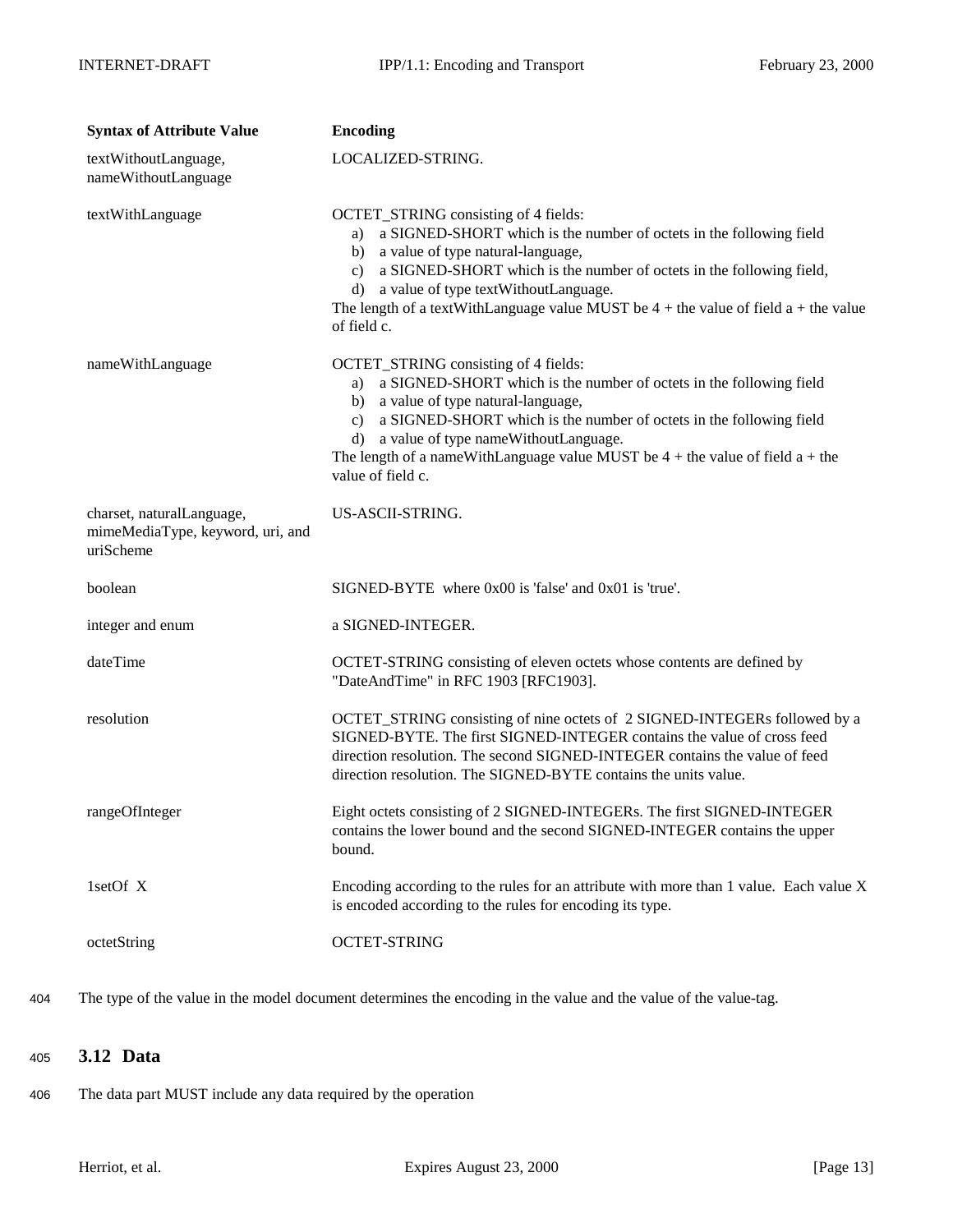# <span id="page-13-0"></span>**4. Encoding of Transport Layer**

- HTTP/1.1 [RFC2616] is the transport layer for this protocol.
- The operation layer has been designed with the assumption that the transport layer contains the following information:
- the URI of the target job or printer operation
- <sup>411</sup> the total length of the data in the operation layer, either as a single length or as a sequence of chunks each with a length.

 It is REQUIRED that a printer implementation support HTTP over the IANA assigned Well Known Port 631 (the IPP default port), though a printer implementation may support HTTP over some other port as well.

 Each HTTP operation MUST use the POST method where the request-URI is the object target of the operation, and where the "Content-Type" of the message-body in each request and response MUST be "application/ipp". The message-body MUST contain the operation layer and MUST have the syntax described in section [3.2 "Syntax of Encoding"](#page-6-0). A client implementation MUST adhere to the rules for a client described for HTTP1.1 [RFC2616] . A printer (server) implementation MUST adhere the rules for an origin server described for HTTP1.1 [RFC2616].

 An IPP server sends a response for each request that it receives. If an IPP server detects an error, it MAY send a response before it has read the entire request. If the HTTP layer of the IPP server completes processing the HTTP headers successfully, it MAY send an intermediate response, such as "100 Continue", with no IPP data before sending the IPP response. A client MUST expect such a variety of responses from an IPP server. For further information on HTTP/1.1, consult the HTTP documents [RFC2616].

 An HTTP server MUST support chunking for IPP requests, and an IPP client MUST support chunking for IPP responses according to HTTP/1.1[RFC2616]. Note: this rule causes a conflict with non-compliant implementations of HTTP/1.1 that don't support chunking for POST methods, and this rule may cause a conflict with non-compliant implementations of HTTP/1.1 that don't support chunking for CGI scripts

# **5. IPP URL Scheme**

 The IPP/1.1 document defines a new scheme 'ipp' as the value of a URL that identifies either an IPP printer object or an IPP job object. The IPP attributes using the 'ipp' scheme are specified below. Because the HTTP layer does not support the 'ipp' scheme, a client MUST map 'ipp' URLs to 'http' URLs, and then follows the HTTP [RFC2616][RFC2617] rules for constructing a Request-Line and HTTP headers. The mapping is simple because the 'ipp' scheme implies all of the same protocol semantics as that of the 'http' scheme [RFC2616], except that it represents a print service and the implicit (default) port number that clients use to connect to a server is port 631.

 In the remainder of this section the term 'ipp-URL' means a URL whose scheme is 'ipp' and whose implicit (default) port is 631. The term 'http-URL' means a URL whose scheme is 'http', and the term 'https-URL' means a URL whose scheme is 'https',

A client and an IPP object (i.e. the server) MUST support the ipp-URL value in the following IPP attributes.

- job attributes:
- job-uri job-printer-uri printer attributes: printer-uri-supported operation attributes:
- job-uri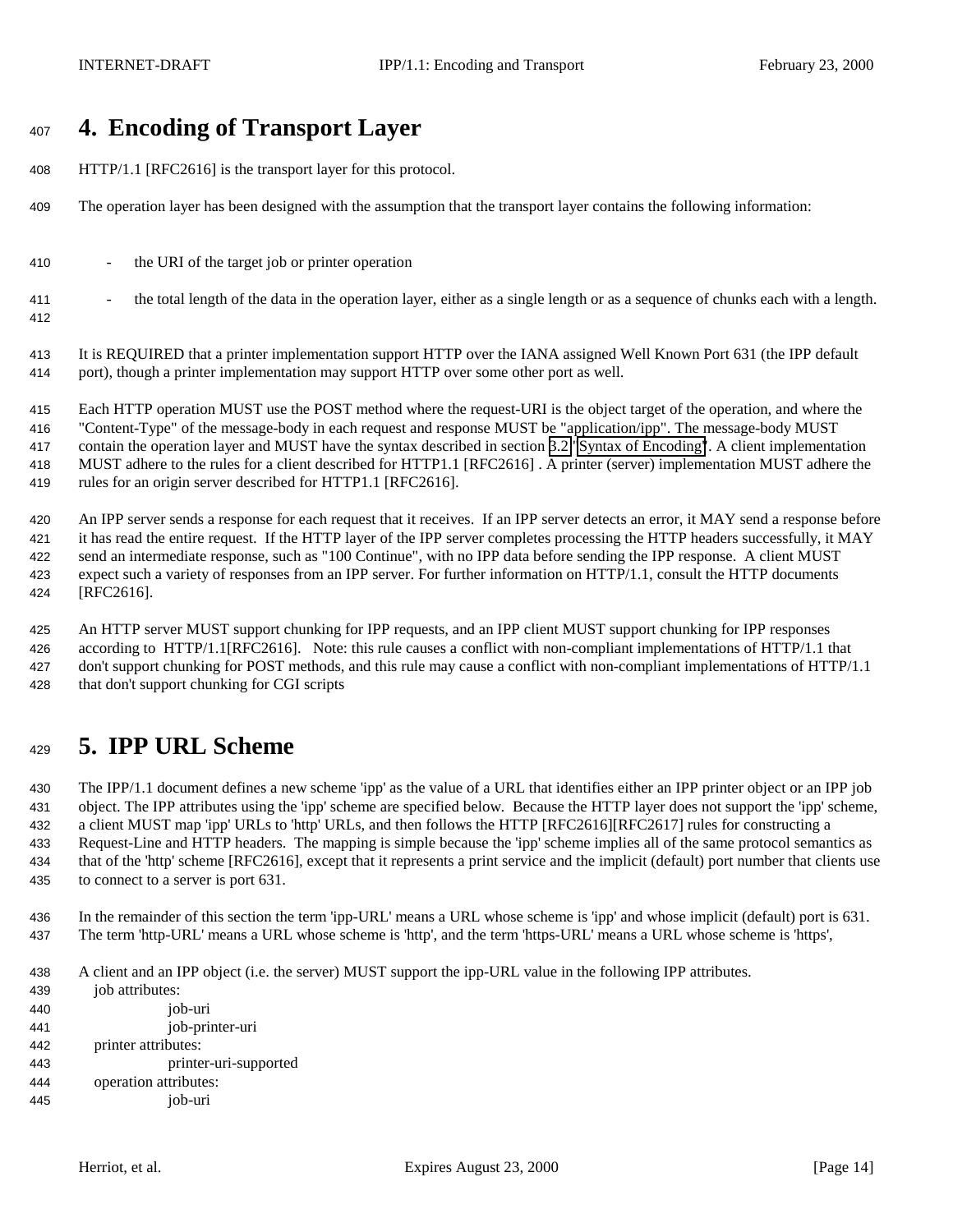<span id="page-14-0"></span>

| 446 | printer-uri |
|-----|-------------|
|     |             |

 Each of the above attributes identifies a printer or job object. The ipp-URL is intended as the value of the attributes in this list, and for no other attributes. All of these attributes have a syntax type of 'uri', but there are attributes with a syntax type of 'uri' that do not use the 'ipp' scheme, e.g. 'job-more-info'.

If a printer registers its URL with a directory service, the printer MUST register an ipp-URL.

 User interfaces are beyond the scope of this document. But if software exposes the ipp-URL values of any of the above five attributes to a human user, it is REQUIRED that the human see the ipp-URL as is.

 When a client sends a request, it MUST convert a target ipp-URL to a target http-URL for the HTTP layer according to the following rules:

- 1. change the 'ipp' scheme to 'http'
- 2. add an explicit port 631 if the URL does not contain an explicit port. Note: port 631 is the IANA assigned Well Known Port for the 'ipp' scheme.
- The client MUST use the target http-URL in both the HTTP Request-Line and HTTP headers, as specified by

 HTTP[RFC2616][RFC2617] . However, the client MUST use the target ipp-URL for the value of the "printer-uri" or "job-uri" operation attribute within the application/ipp body of the request. The server MUST use the ipp-URL for the value of the "printer-uri", "job-uri" or "printer-uri-supported" attributes within the application/ipp body of the response.

 For example, when an IPP client sends a request directly (i.e. no proxy) to an ipp-URL "ipp://myhost.com/myprinter/myqueue", it opens a TCP connection to port 631 (the ipp implicit port) on the host "myhost.com" and sends the following data:

POST /myprinter/myqueue HTTP/1.1

Host: myhost.com:631

Content-type: application/ipp

- Transfer-Encoding: chunked
- 
- "printer-uri" "ipp://myhost.com/myprinter/myqueue"
- (encoded in application/ipp message body)
- 

 As another example, when an IPP client sends the same request as above via a proxy "myproxy.com", it opens a TCP connection to the proxy port 8080 on the proxy host "myproxy.com" and sends the following data:

- POST http://myhost.com:631/myprinter/myqueue HTTP/1.1
- Host: myhost.com:631

Content-type: application/ipp

Transfer-Encoding: chunked

 "printer-uri" "ipp://myhost.com/myprinter/myqueue" (encoded in application/ipp message body)

 ... 

The proxy then connects to the IPP origin server with headers that are the same as the "no-proxy" example above.

## **6. IANA Considerations**

 This section describes the procedures for allocating encoding for the following IETF standards track extensions and vendor extensions to the IPP/1.1 Encoding and Transport document:

1. attribute syntaxes - see [ipp-mod] section 6.3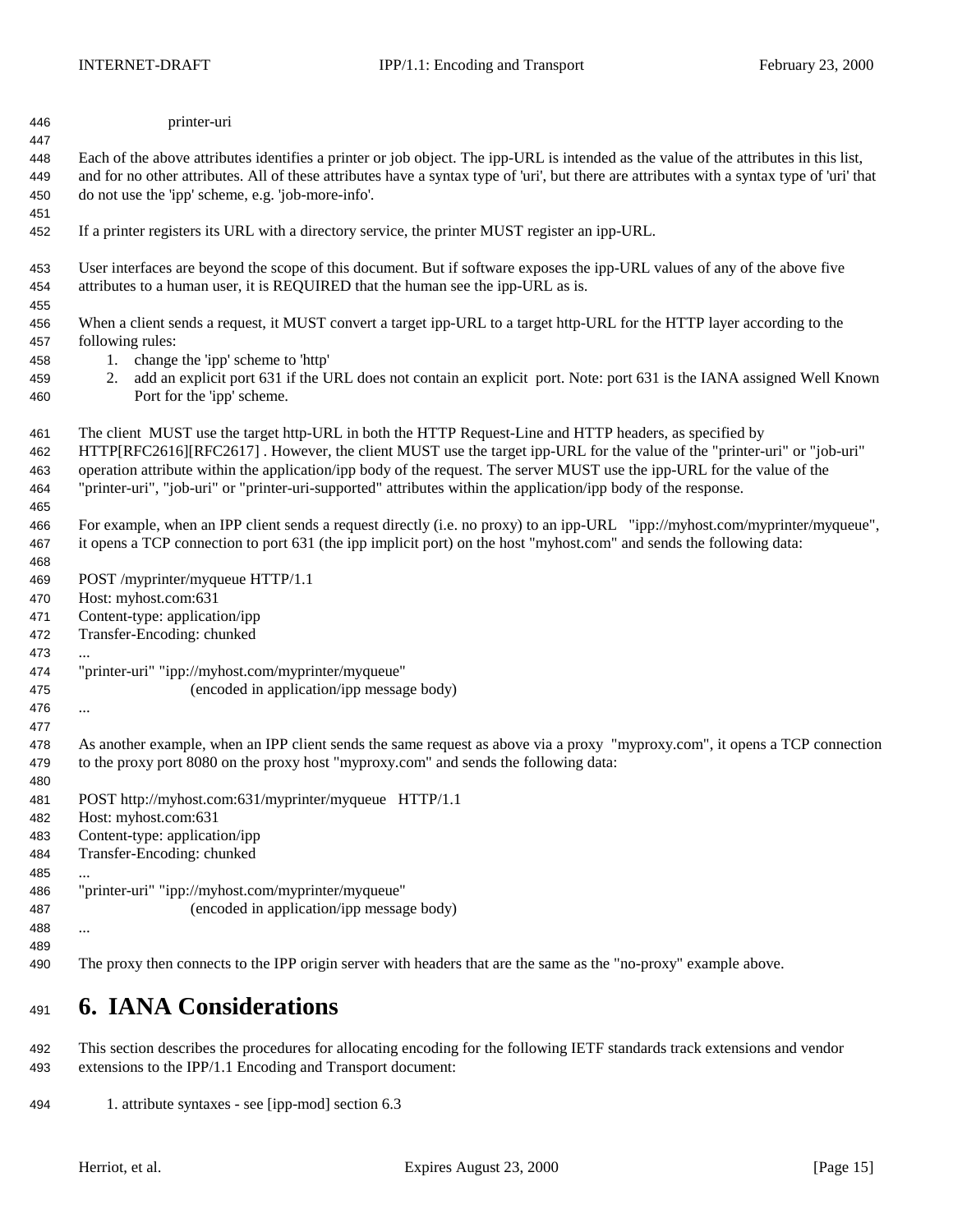- <span id="page-15-0"></span>2. attribute groups - see [ipp-mod] section 6.5
- 3. out-of-band attribute values see [ipp-mod] section 6.7
- 

 These extensions follow the "type2" registration procedures defined in [ipp-mod] section 6. Extensions registered for use with IPP/1.1 are OPTIONAL for client and IPP object conformance to the IPP/1.1 Encoding and Transport document.

 These extension procedures are aligned with the guidelines as set forth by the IESG [IANA-CON]. The [ipp-mod] Section 11 describes how to propose new registrations for consideration. IANA will reject registration proposals that leave out required information or do not follow the appropriate format described in [ipp-mod] Section 11. The IPP/1.1 Encoding and Transport document may also be extended by an appropriate RFC that specifies any of the above extensions.

# **7. Internationalization Considerations**

 See the section on "Internationalization Considerations" in the document "Internet Printing Protocol/1.1: Model and Semantics" [ipp-mod] for information on internationalization. This document adds no additional issues.

# **8. Security Considerations**

 The IPP Model and Semantics document [ipp-mod] discusses high level security requirements (Client Authentication, Server Authentication and Operation Privacy). Client Authentication is the mechanism by which the client proves its identity to the server in a secure manner. Server Authentication is the mechanism by which the server proves its identity to the client in a secure manner. Operation Privacy is defined as a mechanism for protecting operations from eavesdropping.

## **8.1 Security Conformance Requirements**

This section defines the security requirements for IPP clients and IPP objects.

## **8.1.1 Digest Authentication**

- IPP clients MUST support:
- Digest Authentication [RFC2617].
- MD5 and MD5-sess MUST be implemented and supported.
- The Message Integrity feature NEED NOT be used.
- 

IPP Printers SHOULD support:

- Digest Authentication [RFC2617].
- MD5 and MD5-sess MUST be implemented and supported.
- The Message Integrity feature NEED NOT be used.
- 

The reasons that IPP Printers SHOULD (rather than MUST) support Digest Authentication are: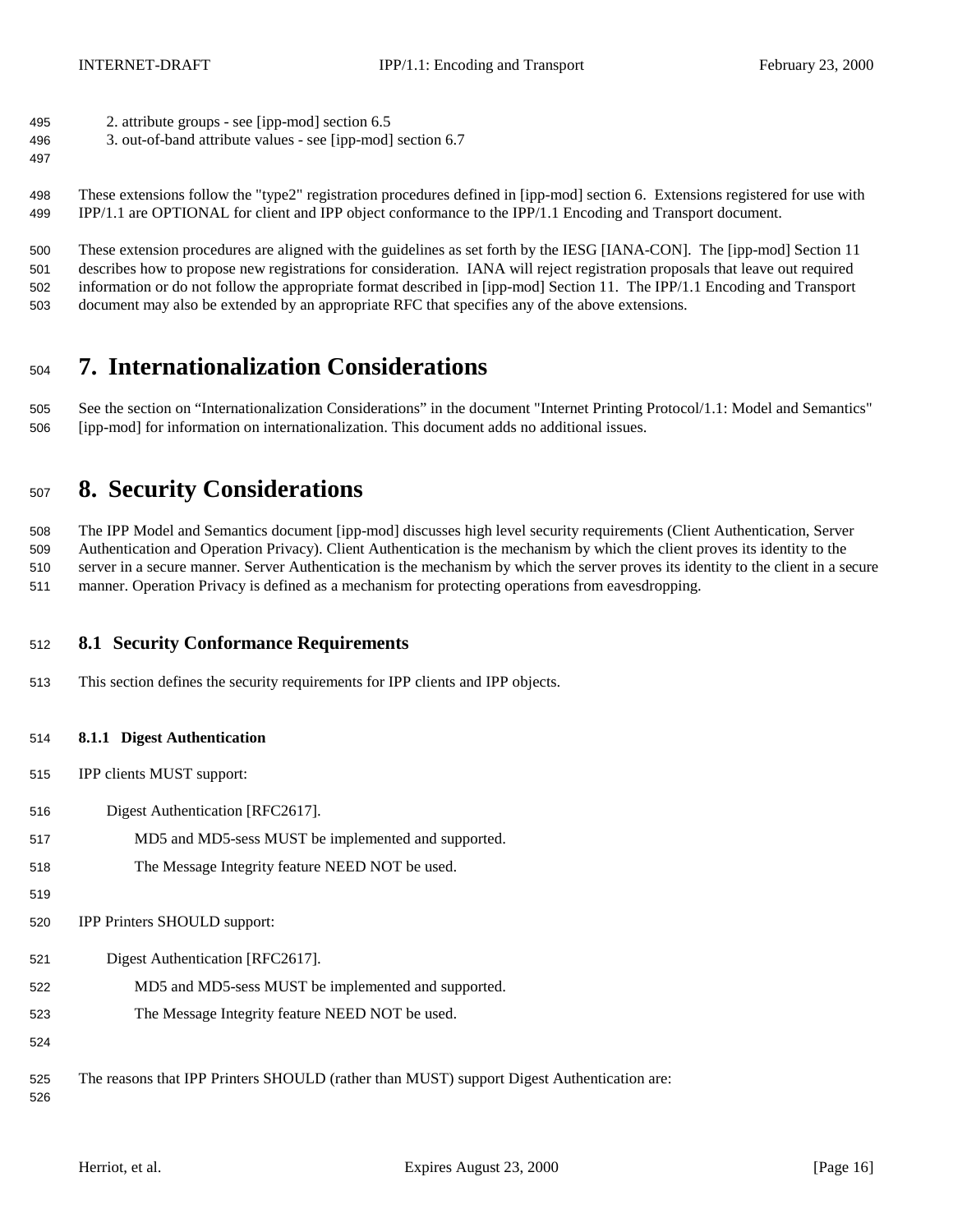- <span id="page-16-0"></span> 1. While Client Authentication is important, there is a certain class of printer devices where it does not make sense. Specifically, a low-end device with limited ROM space and low paper throughput may not need Client Authentication. This class of device typically requires firmware designers to make trade-offs between protocols and functionality to arrive at the lowest-cost solution possible. Factored into the designer's decisions is not just the size of the code, but also the testing, maintenance, usefulness, and time-to-market impact for each feature delivered to the customer. Forcing such low-end devices to provide security in order to claim IPP/1.1 conformance would not make business sense and could potentially stall the adoption of the standard.
- 2. Print devices that have high-volume throughput and have available ROM space have a compelling argument to provide support for Client Authentication that safeguards the device from unauthorized access. These devices are prone to a high loss of consumables and paper if unauthorized access should occur.

## **8.1.2 Transport Layer Security (TLS)**

 IPP Printers SHOULD support Transport Layer Security (TLS) [RFC2246] for Server Authentication and Operation Privacy. IPP Printers MAY also support TLS for Client Authentication. If an IPP Printer supports TLS, it MUST support the

 TLS\_DHE\_DSS\_WITH\_3DES\_EDE\_CBC\_SHA cipher suite as mandated by RFC 2246 [RFC2246]. All other cipher suites are OPTIONAL. An IPP Printer MAY support Basic Authentication (described in HTTP/1.1 [RFC2617]) for Client Authentication if the channel is secure. TLS with the above mandated cipher suite can provide such a secure channel.

 If a IPP client supports TLS, it MUST support the TLS\_DHE\_DSS\_WITH\_3DES\_EDE\_CBC\_SHA cipher suite as mandated by RFC 2246 [RFC2246]. All other cipher suites are OPTIONAL.

 The IPP Model and Semantics document defines two printer attributes ("uri-authentication-supported" and "uri-security- supported") that the client can use to discover the security policy of a printer. That document also outlines IPP-specific security considerations and should be the primary reference for security implications with regard to the IPP protocol itself. For backward compatibility with IPP version 1.0, IPP clients and printers may also support SSL3 [ssl]. This is in addition to the security required in this document.

## **8.2 Using IPP with TLS**

 IPP/1.1 uses the "Upgrading to TLS Within HTTP/1.1" mechanism [http-tls]. An initial IPP request never uses TLS. The client requests a secure TLS connection by using the HTTP "Upgrade" header, while the server agrees in the HTTP response. The switch to TLS occurs either because the server grants the client's request to upgrade to TLS, or a server asks to switch to TLS in its response. Secure communication begins with a server's response to switch to TLS.

## **9. Interoperability with IPP/1.0 Implementations**

 It is beyond the scope of this specification to mandate conformance with previous versions. IPP/1.1 was deliberately designed, however, to make supporting previous versions easy. It is worth noting that, at the time of composing this specification (1999), we would expect IPP/1.1 Printer implementations to:

- understand any valid request in the format of IPP/1.0, or 1.1;
- respond appropriately with a response containing the same "version-number" parameter value used by the client in the request.
- And we would expect IPP/1.1 clients to:
- understand any valid response in the format of IPP/1.0, or 1.1.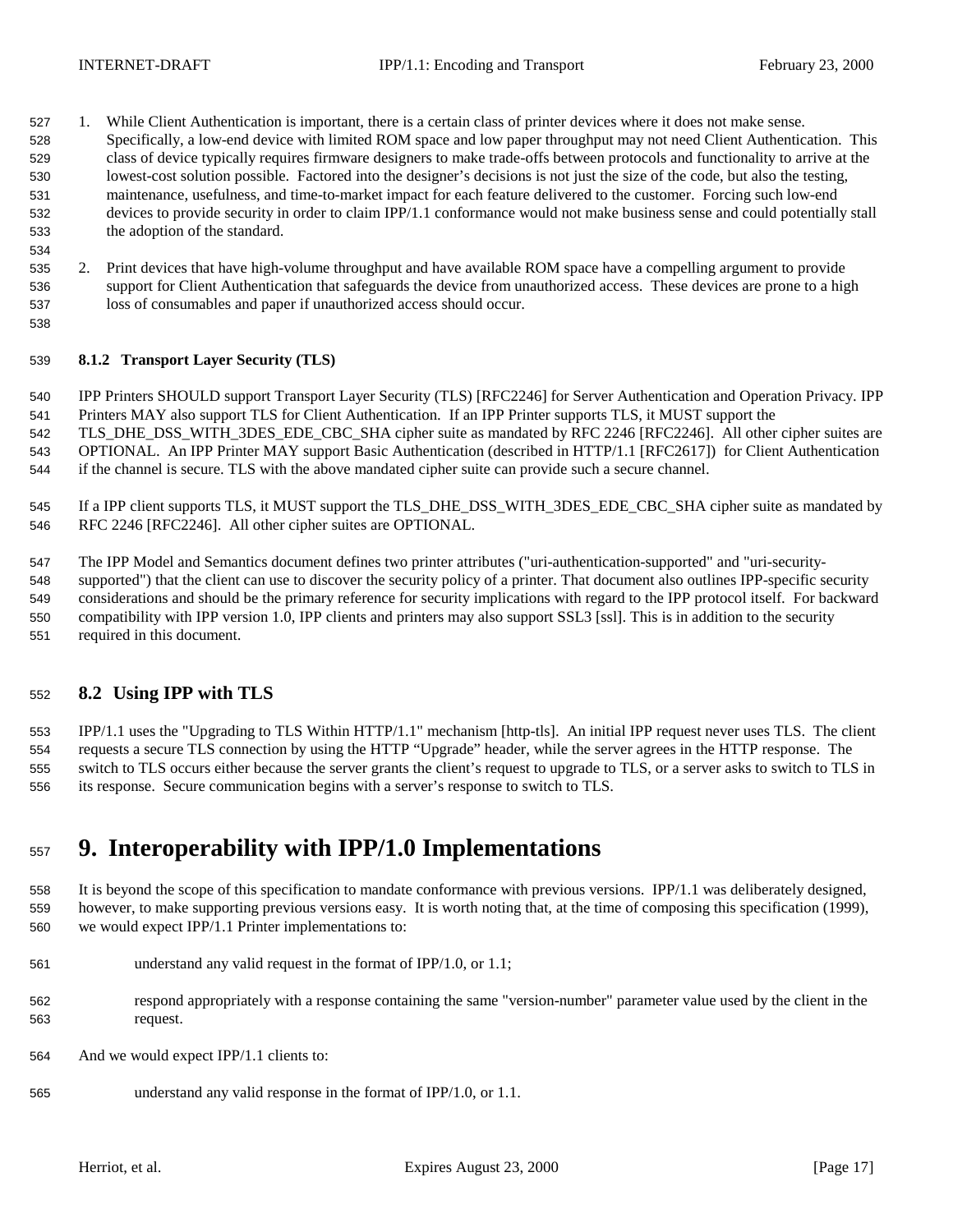## <span id="page-17-0"></span>**9.1 The "version-number" Parameter**

The following are rules regarding the "version-number" parameter (see section [3.3\)](#page-7-0):

- 1. Clients MUST send requests containing a "version-number" parameter with a '1.1' value and SHOULD try supplying alternate version numbers if they receive a 'server-error-version-not-supported' error return in a response.
- 2. IPP objects MUST accept requests containing a "version-number" parameter with a '1.1' value (or reject the request for reasons other than 'server-error-version-not-supported').
- 3. It is recommended that IPP objects accept any request with the major version '1' (or reject the request for reasons other than 'server-error-version-not-supported'). See [ipp-mod] "versions" sub-section.
- 4. In any case, security MUST NOT be compromised when a client supplies a lower "version-number" parameter in a request. For example, if an IPP/1.1 conforming Printer object accepts version '1.0' requests and is configured to enforce Digest Authentication, it MUST do the same for a version '1.0' request.

## **9.2 Security and URL Schemes**

 The following are rules regarding security, the "version-number" parameter, and the URL scheme supplied in target attributes and responses:

- 1. When a client supplies a request, the "printer-uri" or "job-uri" target operation attribute MUST have the same scheme as that indicated in one of the values of the "printer-uri-supported" Printer attribute.
- 2. When the server returns the "job-printer-uri" or "job-uri" Job Description attributes, it SHOULD return the same scheme ('ipp', 'https', 'http', etc.) that the client supplied in the "printer-uri" or "job-uri" target operation attributes in the Get-Job- Attributes or Get-Jobs request, rather than the scheme used when the job was created. However, when a client requests job attributes using the Get-Job-Attributes or Get-Jobs operations, the jobs and job attributes that the server returns depends on: (1) the security in effect when the job was created, (2) the security in effect in the query request, and (3) the security policy in force.
- 3. It is recommended that if a server registers a non-secure ipp-URL with a directory service (see [IPP-MOD] "Generic Directory Schema" Appendix), then it also register an http-URL for interoperability with IPP/1.0 clients (see section [9\)](#page-16-0).
- 4. In any case, security MUST NOT be compromised when a client supplies an 'http' or other non-secure URL scheme in the target "printer-uri" and "job-uri" operation attributes in a request.

## **10. References**

- [dpa] ISO/IEC 10175 Document Printing Application (DPA), June 1996.
- [http-tls] R. Khare, S. Lawrence, "Upgrading to TLS Within HTTP/1.1", <draft-ietf-tls-http-upgrade-02>, June 1999.
- [iana] IANA Registry of Coded Character Sets: ftp://ftp.isi.edu/in-notes/iana/assignments/character-sets.
- [ipp-iig] Hastings, Tom, et al., "Internet Printing Protocol/1.1: Implementer's Guide", draft-ietf-ipp-implementers-guide-v11- 00.txt, work in progress, September 27, 1999.
- [ipp-mod] R. deBry, T. Hastings, R. Herriot, S. Isaacson, P. Powell, "Internet Printing Protocol/1.1: Model and Semantics", <draft-ietf-ipp-model-v11-05.txt>, February 23, 2000.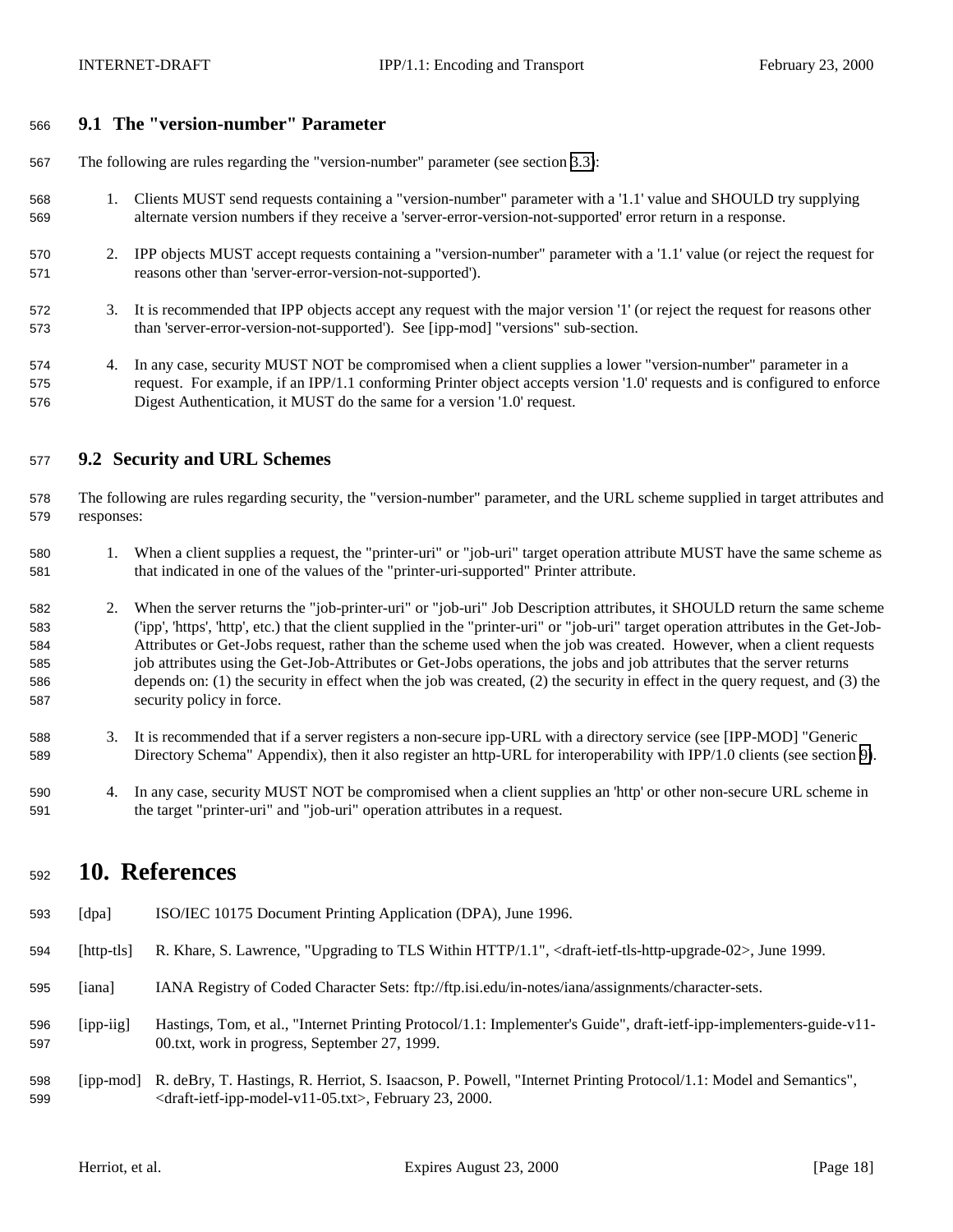- [ipp-pro] Herriot, R., Butler, S., Moore, P., Turner, R., "Internet Printing Protocol/1.1: Encoding and Transport", draft-ietf-ipp-protocol-v11-04-.txt, February 23, 2000.
- [RFC822] Crocker, D., "Standard for the Format of ARPA Internet Text Messages", RFC 822, August 1982.
- [RFC1123] Braden, S., "Requirements for Internet Hosts Application and Support", RFC 1123, October, 1989.
- [RFC1179] McLaughlin, L. III, (editor), "Line Printer Daemon Protocol" RFC 1179, August 1990.
- [RFC1543] Postel, J., "Instructions to RFC Authors", RFC 1543, October 1993.
- [RFC1738] Berners-Lee, T., Masinter, L., McCahill, M. , "Uniform Resource Locators (URL)", RFC 1738, December, 1994.
- [RFC1759] Smith, R., Wright, F., Hastings, T., Zilles, S., and Gyllenskog, J., "Printer MIB", RFC 1759, March 1995.
- [RFC1766] H. Alvestrand, " Tags for the Identification of Languages", RFC 1766, March 1995.
- [RFC1808] R. Fielding, "Relative Uniform Resource Locators", RFC1808, June 1995.
- [RFC1903] J. Case, et al. "Textual Conventions for Version 2 of the Simple Network Management Protocol (SNMPv2)", RFC 1903, January 1996.
- [RFC2046] N. Freed & N. Borenstein, Multipurpose Internet Mail Extensions (MIME) Part Two: Media Types. November 1996, RFC 2046.
- [RFC2048] N. Freed, J. Klensin & J. Postel. Multipurpose Internet Mail Extension (MIME) Part Four: Registration Procedures. November 1996 (Also BCP0013), RFC 2048.
- [RFC2119] S. Bradner, "Key words for use in RFCs to Indicate Requirement Levels", RFC 2119 , March 1997.
- [RFC2184] N. Freed, K. Moore, "MIME Parameter Value and Encoded Word Extensions: Character Sets, Languages, and Continuations", RFC 2184, August 1997.
- [RFC2234] D. Crocker et al., "Augmented BNF for Syntax Specifications: ABNF", RFC 2234. November 1997.
- [RFC2246] T. Dierks et al., "The TLS Protocol", RFC 2246. January 1999.
- [RFC2396] Berners-Lee, T., Fielding, R., Masinter, L., "Uniform Resource Identifiers (URI): Generic Syntax", RFC 2396, August 1998.
- [RFC2565] Herriot, R., Butler, S., Moore, P., Turner, R., "Internet Printing Protocol/1.0: Encoding and Transport", RFC 2565, April 1999.
- [RFC2566] R. deBry, T. Hastings, R. Herriot, S. Isaacson, P. Powell, "Internet Printing Protocol/1.0: Model and Semantics", rfc 2566, April, 1999.
- [RFC2567] Wright, D., "Design Goals for an Internet Printing Protocol", RFC2567, April 1999.
- [RFC2568] Zilles, S., "Rationale for the Structure and Model and Protocol for the Internet Printing Protocol", RC 2568, April 1999.
- [RFC2569] Herriot, R., Hastings, T., Jacobs, N., Martin, J., "Mapping between LPD and IPP Protocols RFC 2569, April 1999.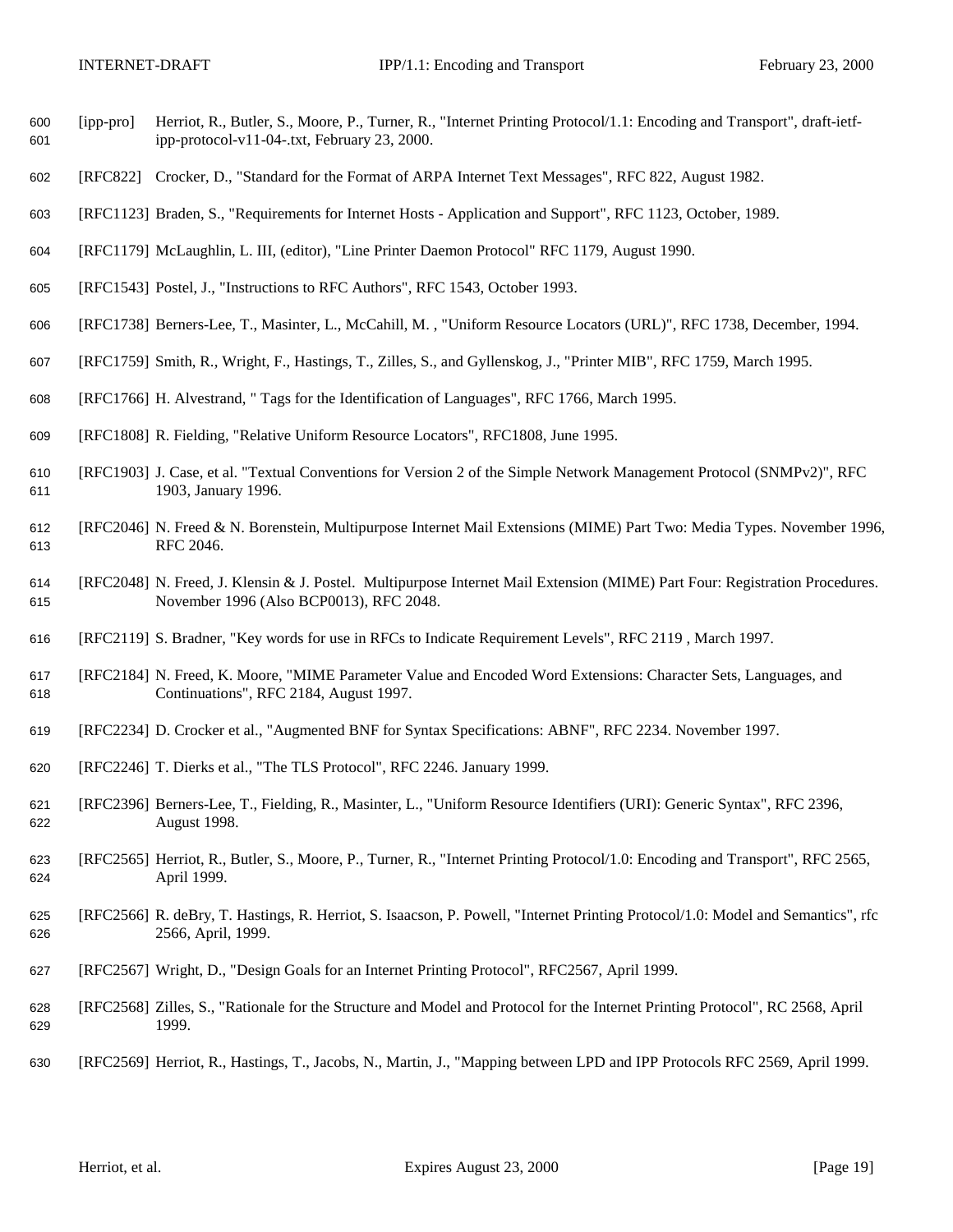<span id="page-19-0"></span>

| 631 | [RFC2616] |                                                                                                                     |
|-----|-----------|---------------------------------------------------------------------------------------------------------------------|
| 632 |           | R. Fielding, J. Gettys, J. Mogul, H. Frystyk, L. Masinter, P. Leach, T. Berners-Lee, "Hypertext Transfer Protocol - |
| 633 |           | HTTP/1.1", RFC 2616, June 1999.                                                                                     |
| 634 | [REC2617] |                                                                                                                     |
| 635 |           | J. Franks, P. Hallam-Baker, J. Hostetler, S. Lawrence, P. Leach, A. Luotonen, L. Stewart, "HTTP Authentication:     |
| 636 |           | Basic and Digest Access Authentication", RFC 2617, June 1999.                                                       |
| 637 | [SSL]     |                                                                                                                     |
| 638 |           | Netscape, The SSL Protocol, Version 3, (Text version 3.02), November 1996.                                          |

# <sup>639</sup> **11. Author's Address**

640

| Robert Herriot (editor)                            | Paul Moore                     |
|----------------------------------------------------|--------------------------------|
| Xerox Corporation                                  | Peerless Systems Networking    |
| 3400 Hillview Ave., Bldg #1                        | 10900 NE 8th St #900           |
| Palo Alto, CA 94304                                | Bellevue, WA 98004             |
| Phone: 650-813-7696                                | Phone: 425-462-5852            |
| Fax: 650-813-6860                                  |                                |
| Email: robert.herriot@pahv.xerox.com               | Email: pmoore@peerless.com     |
| Sylvan Butler                                      | <b>Randy Turner</b>            |
| Hewlett-Packard                                    | 2Wire, Inc.                    |
| 11311 Chinden Blvd.                                | 694 Tasman Dr.                 |
| Boise, ID 83714                                    | Milpitas, CA 95035             |
| Phone: 208-396-6000                                | Phone: 408-546-1273            |
| Fax: 208-396-3457                                  |                                |
| Email: sbutler@boi.hp.com                          |                                |
|                                                    | John Wenn                      |
|                                                    | Xerox Corporation              |
|                                                    | 737 Hawaii St                  |
|                                                    | El Segundo, CA 90245           |
| IPP Mailing List: ipp@pwg.org                      | Phone: 310-333-5764            |
| IPP Mailing List Subscription: ipp-request@pwg.org | Fax: 310-333-5514              |
| IPP Web Page: http://www.pwg.org/ipp/              | Email: jwenn@cp10.es.xerox.com |
|                                                    |                                |
|                                                    |                                |
|                                                    |                                |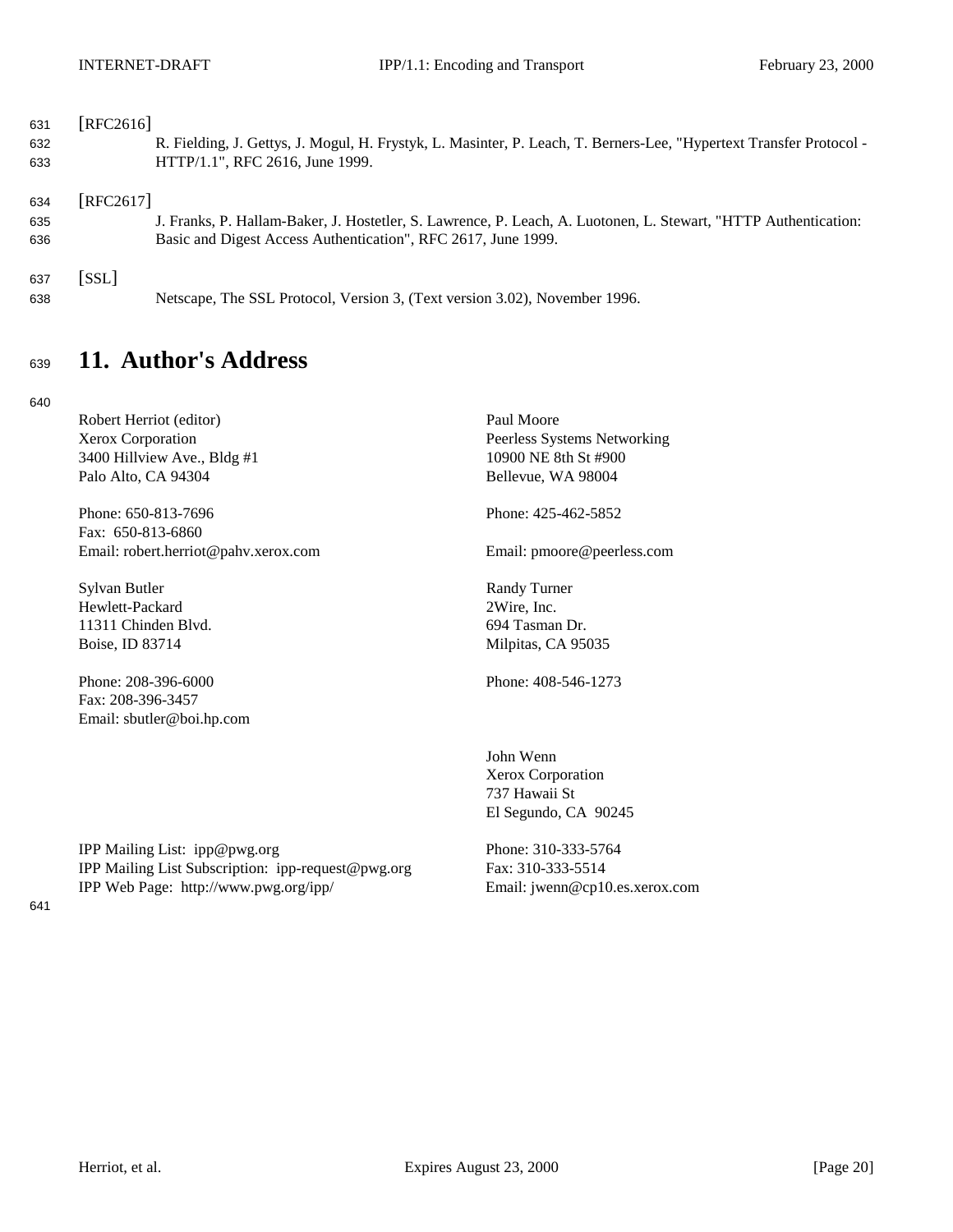# <span id="page-20-0"></span><sup>642</sup> **12. Other Participants:**

| Chuck Adams - Tektronix                    | Shivaun Albright - HP                          |
|--------------------------------------------|------------------------------------------------|
| Stefan Andersson - Axis                    | Jeff Barnett - IBM                             |
| Ron Bergman - Hitachi Koki Imaging Systems | Dennis Carney - IBM                            |
| Keith Carter - IBM                         | Angelo Caruso - Xerox                          |
| Rajesh Chawla - TR Computing Solutions     | Nancy Chen - Okidata                           |
| Josh Cohen - Microsoft                     | Jeff Copeland - QMS                            |
| Andy Davidson - Tektronix                  | Roger deBry - IBM                              |
| Maulik Desai - Auco                        | Mabry Dozier - QMS                             |
| Lee Farrell - Canon Information Systems    | Satoshi Fujitami - Ricoh                       |
| Steve Gebert - IBM                         | Sue Gleeson - Digital                          |
| Charles Gordon - Osicom                    | Brian Grimshaw - Apple                         |
| Jerry Hadsell - IBM                        | Richard Hart - Digital                         |
| Tom Hastings - Xerox                       | Henrik Holst - I-data                          |
| Stephen Holmstead                          | Zhi-Hong Huang - Zenographics                  |
| Scott Isaacson - Novell                    | Babek Jahromi - Microsoft                      |
| Swen Johnson - Xerox                       | David Kellerman - Northlake Software           |
| Robert Kline - TrueSpectra                 | Charles Kong - Panasonic                       |
| Carl Kugler - IBM                          | Dave Kuntz - Hewlett-Packard                   |
| Takami Kurono - Brother                    | Rick Landau - Digital                          |
| Scott Lawrence - Agranot Systems           | Greg LeClair - Epson                           |
| Dwight Lewis - Lexmark                     | Harry Lewis - IBM                              |
| Tony Liao - Vivid Image                    | Roy Lomicka - Digital                          |
| Pete Loya - HP                             | Ray Lutz - Cognisys                            |
| Mike MacKay - Novell, Inc.                 | David Manchala - Xerox                         |
| Carl-Uno Manros - Xerox                    | Jay Martin - Underscore                        |
| Stan McConnell - Xerox                     | Larry Masinter - Xerox                         |
| Sandra Matts - Hewlett Packard             | Peter Michalek - Shinesoft                     |
| Ira McDonald - High North Inc.             | Mike Moldovan - G3 Nova                        |
| Tetsuya Morita - Ricoh                     | Yuichi Niwa - Ricoh                            |
| Pat Nogay - IBM                            | Ron Norton - Printronics                       |
| Hugo Parra, Novell                         | Bob Pentecost - Hewlett-Packard                |
| Patrick Powell - Astart Technologies       | Jeff Rackowitz - Intermec                      |
| Eric Random - Peerless                     | Rob Rhoads - Intel                             |
| Xavier Riley - Xerox                       | Gary Roberts - Ricoh                           |
| David Roach - Unisys                       | Stuart Rowley - Kyocera                        |
| Yuji Sasaki - Japan Computer Industry      | Richard Schneider - Epson                      |
| Kris Schoff - HP                           | Katsuaki Sekiguchi - Canon Information Systems |
| Bob Setterbo - Adobe                       | Gail Songer - Peerless                         |
| Hideki Tanaka - Cannon Information Systems | Devon Taylor - Novell, Inc.                    |
| Mike Timperman - Lexmark                   | Atsushi Uchino - Epson                         |
| Shigeru Ueda - Canon                       | Bob Von Andel - Allegro Software               |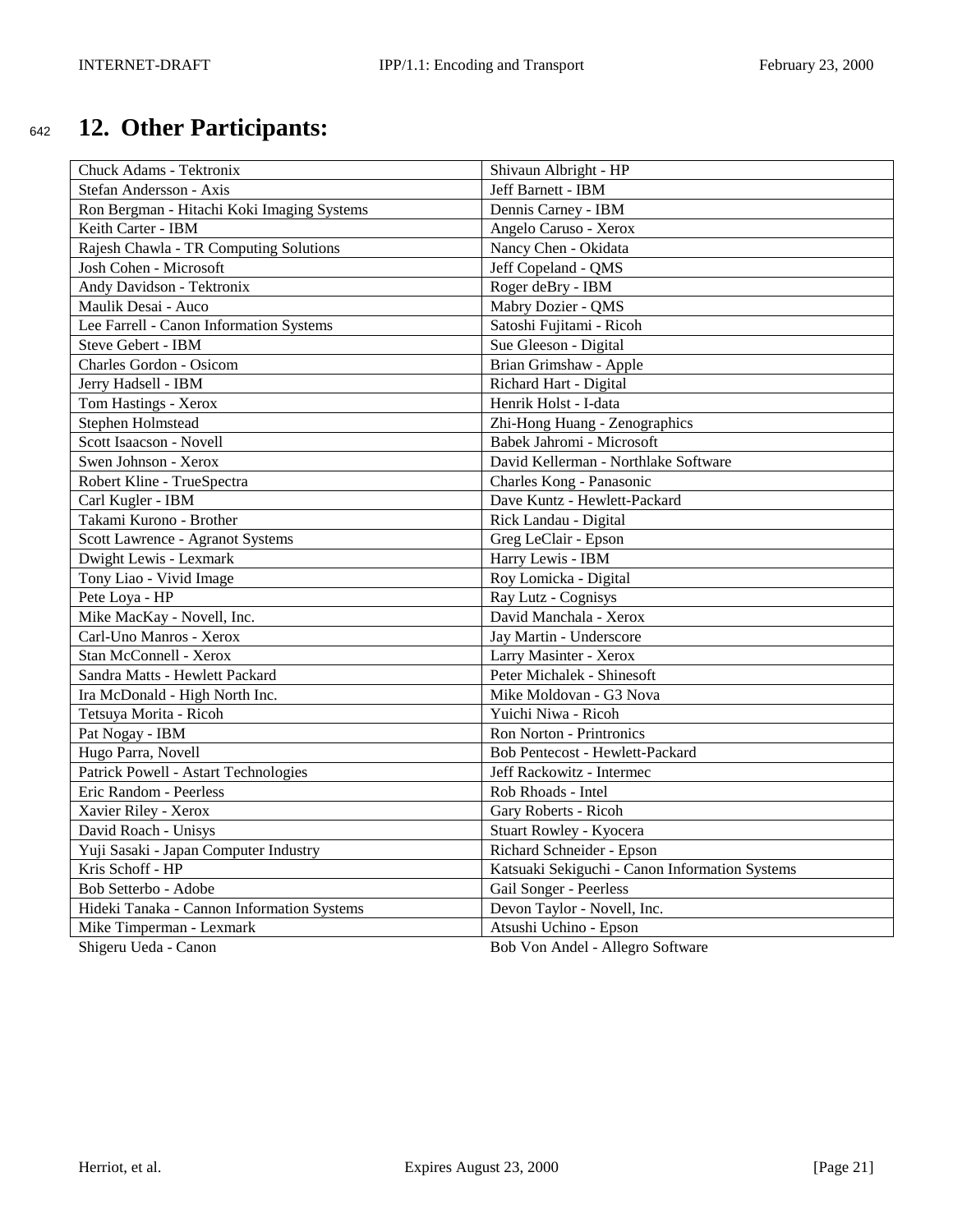<span id="page-21-0"></span>

|  | ---<br>steve<br>Adobe<br>Hes<br>. | Systems<br>∠irnstein<br>Information<br>anon<br>$\lambda$ OP<br>____<br>$\begin{array}{cccccccccccccc} \multicolumn{4}{c}{} & \multicolumn{4}{c}{} & \multicolumn{4}{c}{} & \multicolumn{4}{c}{} & \multicolumn{4}{c}{} & \multicolumn{4}{c}{} & \multicolumn{4}{c}{} & \multicolumn{4}{c}{} & \multicolumn{4}{c}{} & \multicolumn{4}{c}{} & \multicolumn{4}{c}{} & \multicolumn{4}{c}{} & \multicolumn{4}{c}{} & \multicolumn{4}{c}{} & \multicolumn{4}{c}{} & \multicolumn{4}{c}{} & \multicolumn{4}{c}{} & \multicolumn{4}{c}{} & \multicolumn{4}{c}{} & \$ |
|--|-----------------------------------|---------------------------------------------------------------------------------------------------------------------------------------------------------------------------------------------------------------------------------------------------------------------------------------------------------------------------------------------------------------------------------------------------------------------------------------------------------------------------------------------------------------------------------------------------------------|
|--|-----------------------------------|---------------------------------------------------------------------------------------------------------------------------------------------------------------------------------------------------------------------------------------------------------------------------------------------------------------------------------------------------------------------------------------------------------------------------------------------------------------------------------------------------------------------------------------------------------------|

## 

## 

# **13. Appendix A: Protocol Examples**

## **13.1 Print-Job Request**

 The following is an example of a Print-Job request with job-name, copies, and sides specified. The "ipp-attribute-fidelity" attribute is set to 'true' so that the print request will fail if the "copies" or the "sides" attribute are not supported or their values are not supported.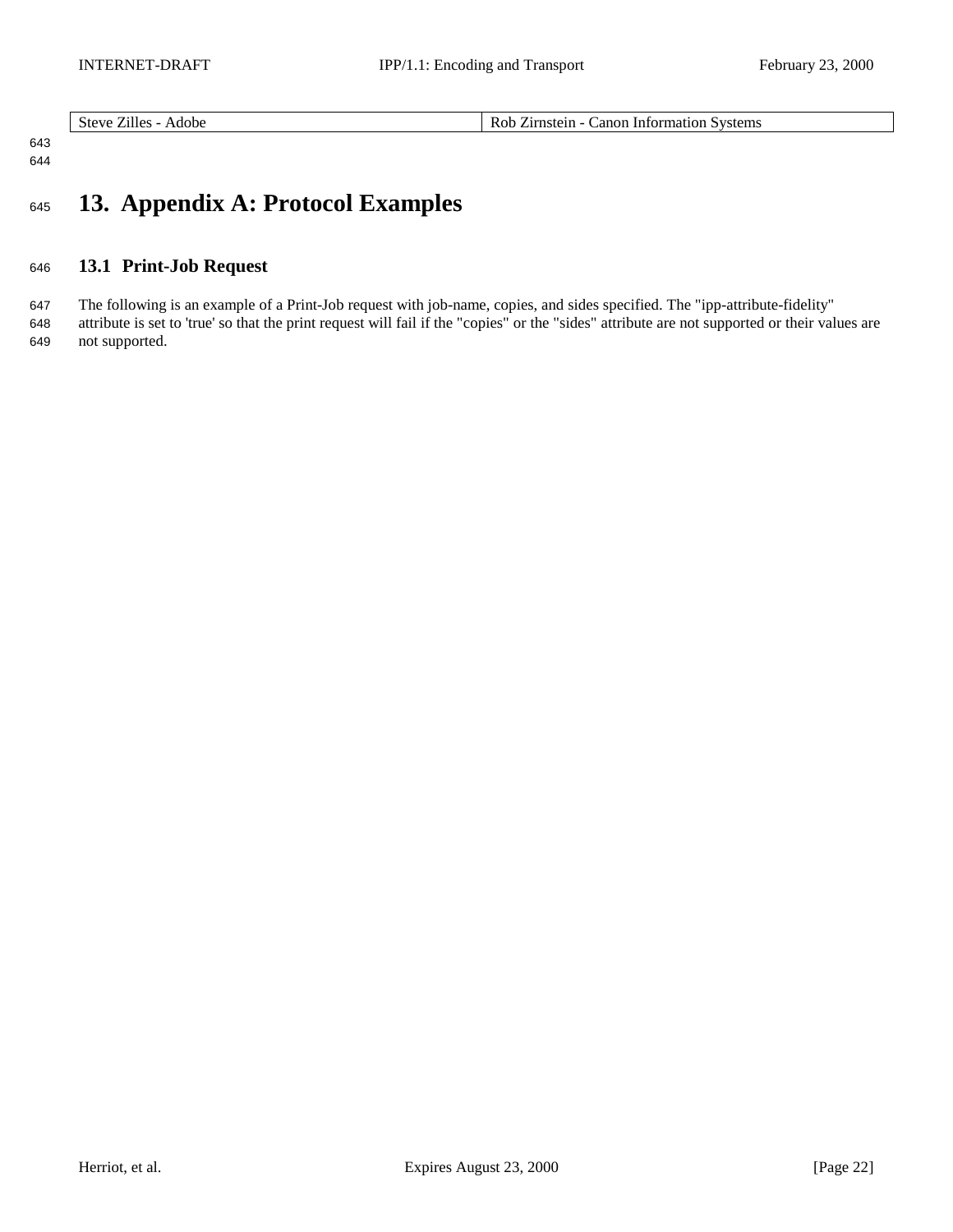<span id="page-22-0"></span>

| <b>Octets</b>               | <b>Symbolic Value</b>       | <b>Protocol field</b>    |
|-----------------------------|-----------------------------|--------------------------|
| 0x0101                      | 1.1                         | version-number           |
| 0x0002                      | Print-Job                   | operation-id             |
| 0x00000001                  | 1                           | request-id               |
| 0x01                        | start operation-attributes  | operation-attributes-tag |
| 0x47                        | charset type                | value-tag                |
| 0x0012                      |                             | name-length              |
| attributes-charset          | attributes-charset          | name                     |
| 0x0008                      |                             | value-length             |
| us-ascii                    | <b>US-ASCII</b>             | value                    |
| 0x48                        | natural-language type       | value-tag                |
| 0x001B                      |                             | name-length              |
| attributes-natural-language | attributes-natural-language | name                     |
| 0x0005                      |                             | value-length             |
| en-us                       | en-US                       | value                    |
| 0x45                        | uri type                    | value-tag                |
| 0x000B                      |                             | name-length              |
| printer-uri                 | printer-uri                 | name                     |
| 0x0015                      |                             | value-length             |
| ipp://forest/pinetree       | printer pinetree            | value                    |
| 0x42                        | nameWithoutLanguage type    | value-tag                |
| 0x0008                      |                             | name-length              |
| job-name                    | job-name                    | name                     |
| 0x0006                      |                             | value-length             |
| foobar                      | foobar                      | value                    |
| 0x22                        | boolean type                | value-tag                |
| 0x0016                      |                             | name-length              |
| ipp-attribute-fidelity      | ipp-attribute-fidelity      | name                     |
| 0x0001                      |                             | value-length             |
| 0x01                        | true                        | value                    |
| 0x02                        | start job-attributes        | job-attributes-tag       |
| 0x21                        | integer type                | value-tag                |
| 0x0006                      |                             | name-length              |
| copies                      | copies                      | name                     |
| 0x0004                      |                             | value-length             |
| 0x00000014                  | 20                          | value                    |
| 0x44                        | keyword type                | value-tag                |
| 0x0005                      |                             | name-length              |
| sides                       | sides                       | name                     |
| 0x0013                      |                             | value-length             |
| two-sided-long-edge         | two-sided-long-edge         | value                    |
| 0x03                        | end-of-attributes           | end-of-attributes-tag    |
| %!PS                        | <postscript></postscript>   | data                     |
|                             |                             |                          |

## <sup>650</sup> **13.2 Print-Job Response (successful)**

651 Here is an example of a successful Print-Job response to the previous Print-Job request. The printer supported the "copies" and 652 "sides" attributes and their supplied values. The status code returned is 'successful-ok'.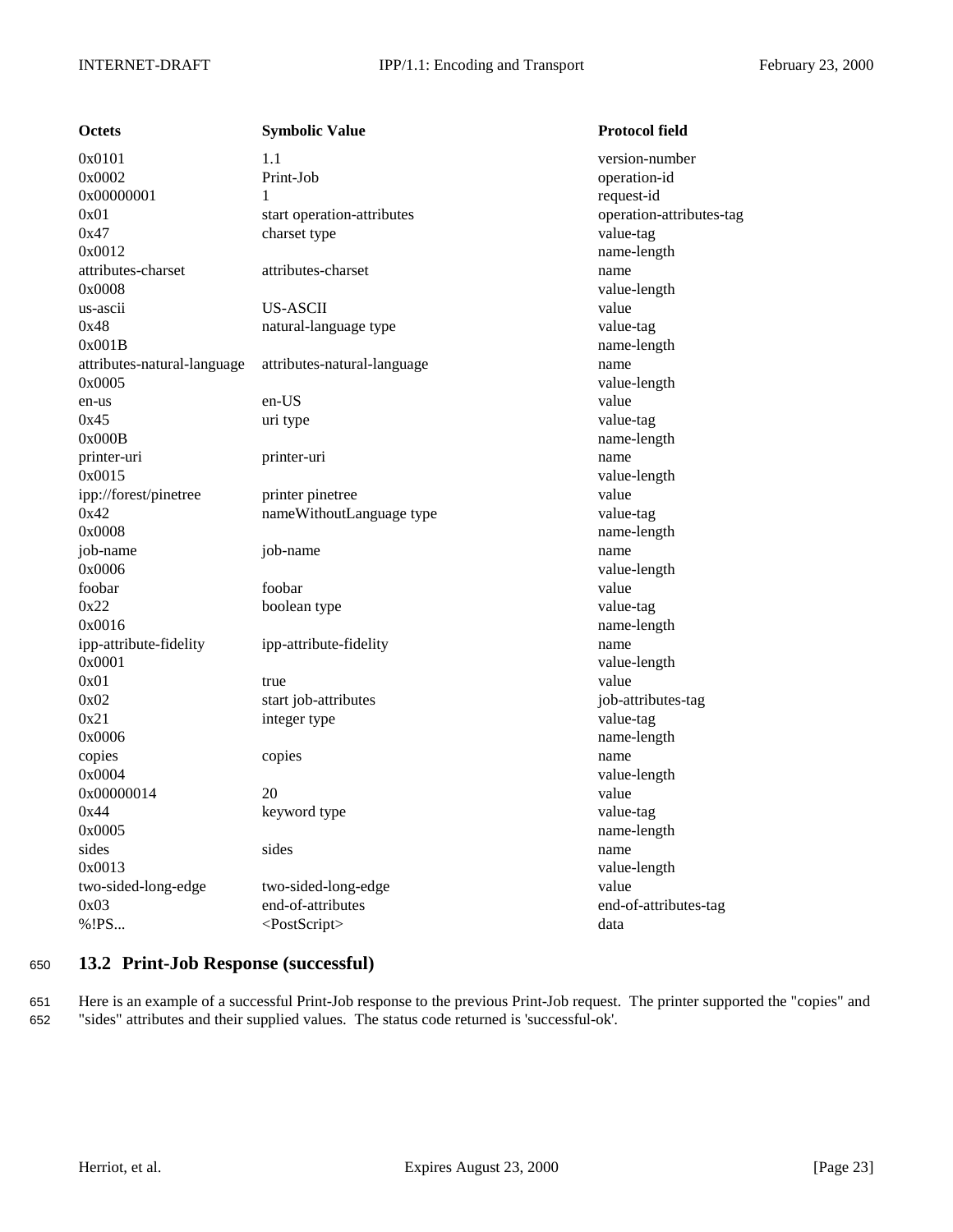<span id="page-23-0"></span>

| <b>Octets</b>               | <b>Symbolic Value</b>       | <b>Protocol field</b>    |
|-----------------------------|-----------------------------|--------------------------|
| 0x0101                      | 1.1                         | version-number           |
| 0x0000                      | successful-ok               | status-code              |
| 0x00000001                  | 1                           | request-id               |
| 0x01                        | start operation-attributes  | operation-attributes-tag |
| 0x47                        | charset type                | value-tag                |
| 0x0012                      |                             | name-length              |
| attributes-charset          | attributes-charset          | name                     |
| 0x0008                      |                             | value-length             |
| us-ascii                    | <b>US-ASCII</b>             | value                    |
| 0x48                        | natural-language type       | value-tag                |
| 0x001B                      |                             | name-length              |
| attributes-natural-language | attributes-natural-language | name                     |
| 0x0005                      |                             | value-length             |
| en-us                       | en-US                       | value                    |
| 0x41                        | textWithoutLanguage type    | value-tag                |
| 0x000E                      |                             | name-length              |
| status-message              | status-message              | name                     |
| 0x000D                      |                             | value-length             |
| successful-ok               | successful-ok               | value                    |
| 0x02                        | start job-attributes        | job-attributes-tag       |
| 0x21                        | integer                     | value-tag                |
| 0x0006                      |                             | name-length              |
| job-id                      | job-id                      | name                     |
| 0x0004                      |                             | value-length             |
| 147                         | 147                         | value                    |
| 0x45                        | uri type                    | value-tag                |
| 0x0007                      |                             | name-length              |
| job-uri                     | job-uri                     | name                     |
| 0x0019                      |                             | value-length             |
| ipp://forest/pinetree/123   | job 123 on pinetree         | value                    |
| 0x23                        | enum type                   | value-tag                |
| 0x0009                      |                             | name-length              |
| job-state                   | job-state                   | name                     |
| 0x0004                      |                             | value-length             |
| 0x0003                      | pending                     | value                    |
| 0x03                        | end-of-attributes           | end-of-attributes-tag    |
|                             |                             |                          |

## <sup>653</sup> **13.3 Print-Job Response (failure)**

 Here is an example of an unsuccessful Print-Job response to the previous Print-Job request. It fails because, in this case, the printer does not support the "sides" attribute and because the value '20' for the "copies" attribute is not supported. Therefore, no job is created, and neither a "job-id" nor a "job-uri" operation attribute is returned. The error code returned is 'client-error-attributes-or-values-not-supported' (0x040B).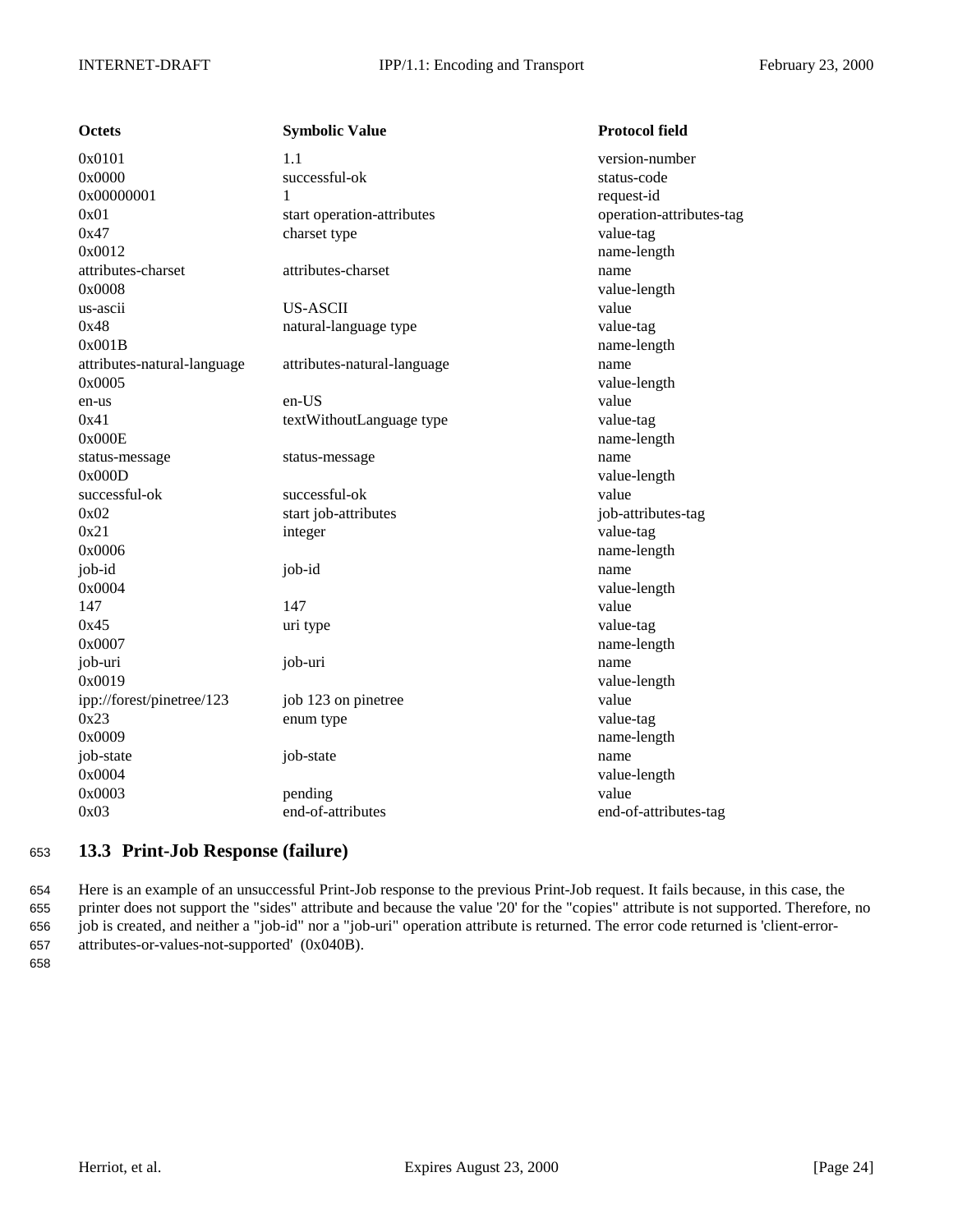<span id="page-24-0"></span>

| <b>Octets</b>            | <b>Symbolic Value</b>                           | <b>Protocol field</b>      |
|--------------------------|-------------------------------------------------|----------------------------|
| 0x0101                   | 1.1                                             | version-number             |
| 0x040B                   | client-error-attributes-or-values-not-supported | status-code                |
| 0x00000001               |                                                 | request-id                 |
| 0x01                     | start operation-attributes                      | operation-attribute tag    |
| 0x47                     | charset type                                    | value-tag                  |
| 0x0012                   |                                                 | name-length                |
| attributes-charset       | attributes-charset                              | name                       |
| 0x0008                   |                                                 | value-length               |
| us-ascii                 | <b>US-ASCII</b>                                 | value                      |
| 0x48                     | natural-language type                           | value-tag                  |
| 0x001B                   |                                                 | name-length                |
| attributes-natural-      | attributes-natural-language                     | name                       |
| language                 |                                                 |                            |
| 0x0005                   |                                                 | value-length               |
| en-us                    | en-US                                           | value                      |
| 0x41                     | textWithoutLanguage type                        | value-tag                  |
| 0x000E                   |                                                 | name-length                |
| status-message           | status-message                                  | name                       |
| 0x002F                   |                                                 | value-length               |
| client-error-attributes- | client-error-attributes-or-values-not-supported | value                      |
| or-values-not-           |                                                 |                            |
| supported                |                                                 |                            |
| 0x05                     | start unsupported-attributes                    | unsupported-attributes tag |
| 0x21                     | integer type                                    | value-tag                  |
| 0x0006                   |                                                 | name-length                |
| copies                   | copies                                          | name                       |
| 0x0004                   |                                                 | value-length               |
| 0x00000014               | 20                                              | value                      |
| 0x10                     | unsupported (type)                              | value-tag                  |
| 0x0005                   |                                                 | name-length                |
| sides                    | sides                                           | name                       |
| 0x0000                   |                                                 | value-length               |
| 0x03                     | end-of-attributes                               | end-of-attributes-tag      |

## <sup>659</sup> **13.4 Print-Job Response (success with attributes ignored)**

 Here is an example of a successful Print-Job response to a Print-Job request like the previous Print-Job request, except that the value of 'ipp-attribute-fidelity' is false. The print request succeeds, even though, in this case, the printer supports neither the "sides" attribute nor the value '20' for the "copies" attribute. Therefore, a job is created, and both a "job-id" and a "job-uri" operation attribute are returned. The unsupported attributes are also returned in an Unsupported Attributes Group. The error code returned is 'successful-ok-ignored-or-substituted-attributes' (0x0001).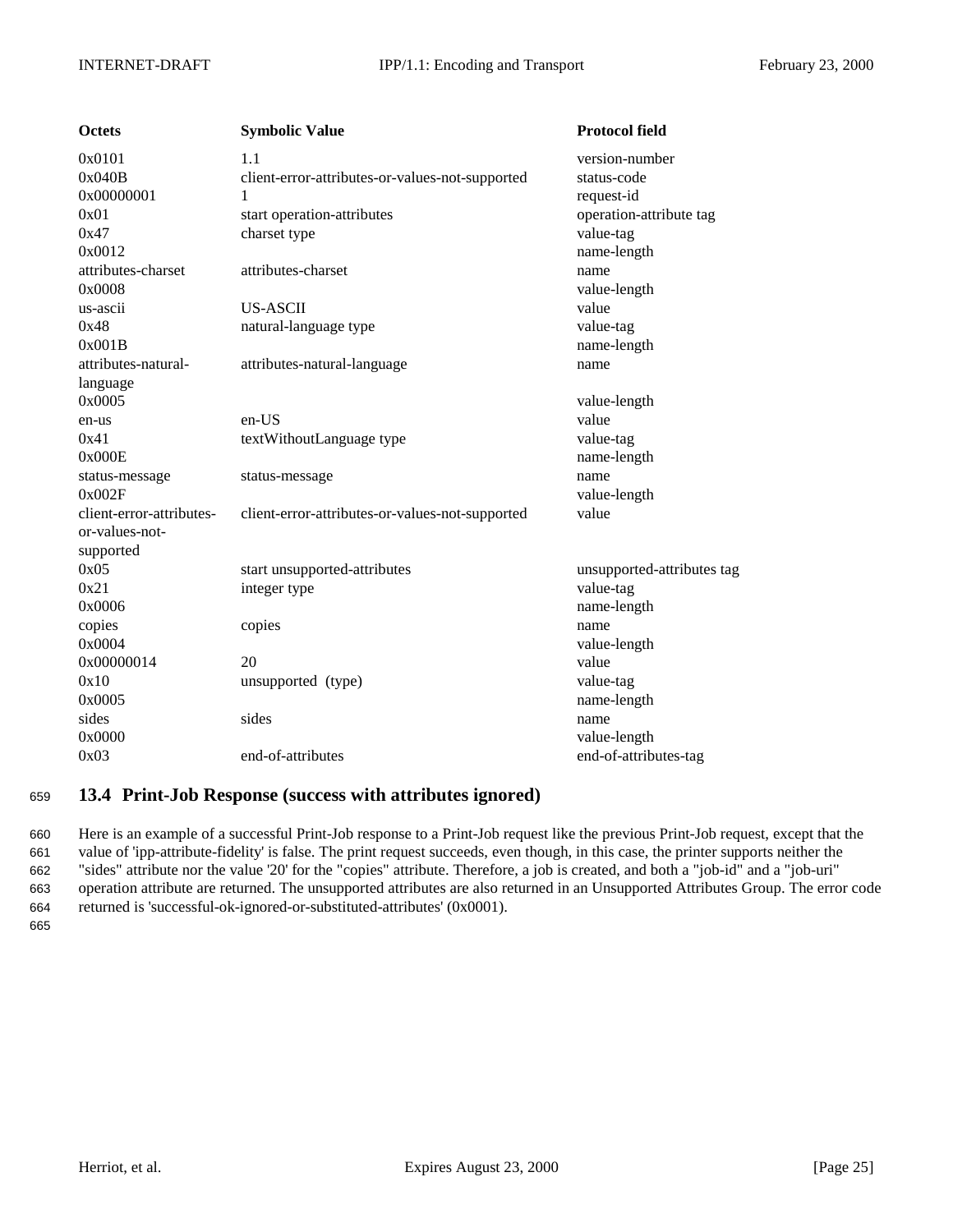| Octets                      |
|-----------------------------|
| 0x0101                      |
| 0x0001                      |
| 0x00000001                  |
| 0x01                        |
| 0x47                        |
| 0x0012                      |
| attributes-charset          |
| 0x0008                      |
| us-ascii                    |
| 0x48                        |
| 0x001B                      |
| attributes-natural-language |
| 0x0005                      |
| en-us                       |
| 0x41                        |
| 0x000E                      |
| status-message              |
| 0x002F                      |
| successful-ok-ignored-or-   |
| substituted-attributes      |
| 0x05                        |
| 0x21                        |
| 0x0006                      |
| copies                      |
| 0x0004                      |
| 0x00000014                  |
| 0x10                        |
| 0x0005                      |
| sides                       |
| 0x0000                      |
| 0x02                        |
| 0x21                        |
| 0x0006<br>job-id            |
| 0x0004                      |
| 147                         |
| 0x45                        |
| 0x0007                      |
| job-uri                     |
| 0x0019                      |
| ipp://forest/pinetree/123   |
| 0x23                        |
| 0x0009                      |
| job-state                   |
| 0x0004                      |
| 0x0003                      |
|                             |

**October Symbolic Value Protocol field** 1.1 version-number successful-ok-ignored-or-substituted-attributes status-code 1 request-id start operation-attributes operation-attributes-tag charset type value-tag name-length attributes-charset attributes-charset name value-length us-ascii US-ASCII value natural-language type value-tag name-length attributes-natural-language attributes-natural-language name value-length en-us en-US value textWithoutLanguage type value-tag name-length status-message status-message name value-length successful-ok-ignored-or-substituted-attributes value start unsupported-attributes unsupported-attributes tag integer type value-tag name-length copies copies copies name value-length 0x00000014 20 value unsupported (type) value-tag name-length sides sides name value-length start job-attributes is in the start job-attributes-tag 0x21 integer value-tag name-length job-id job-id name value-length 147 value 0x45 uri type value-tag name-length job-uri job-uri name value-length job 123 on pinetree value enum type value-tag name-length job-state job-state name value-length 0x0003 pending pending value 0x03 end-of-attributes end-of-attributes-tag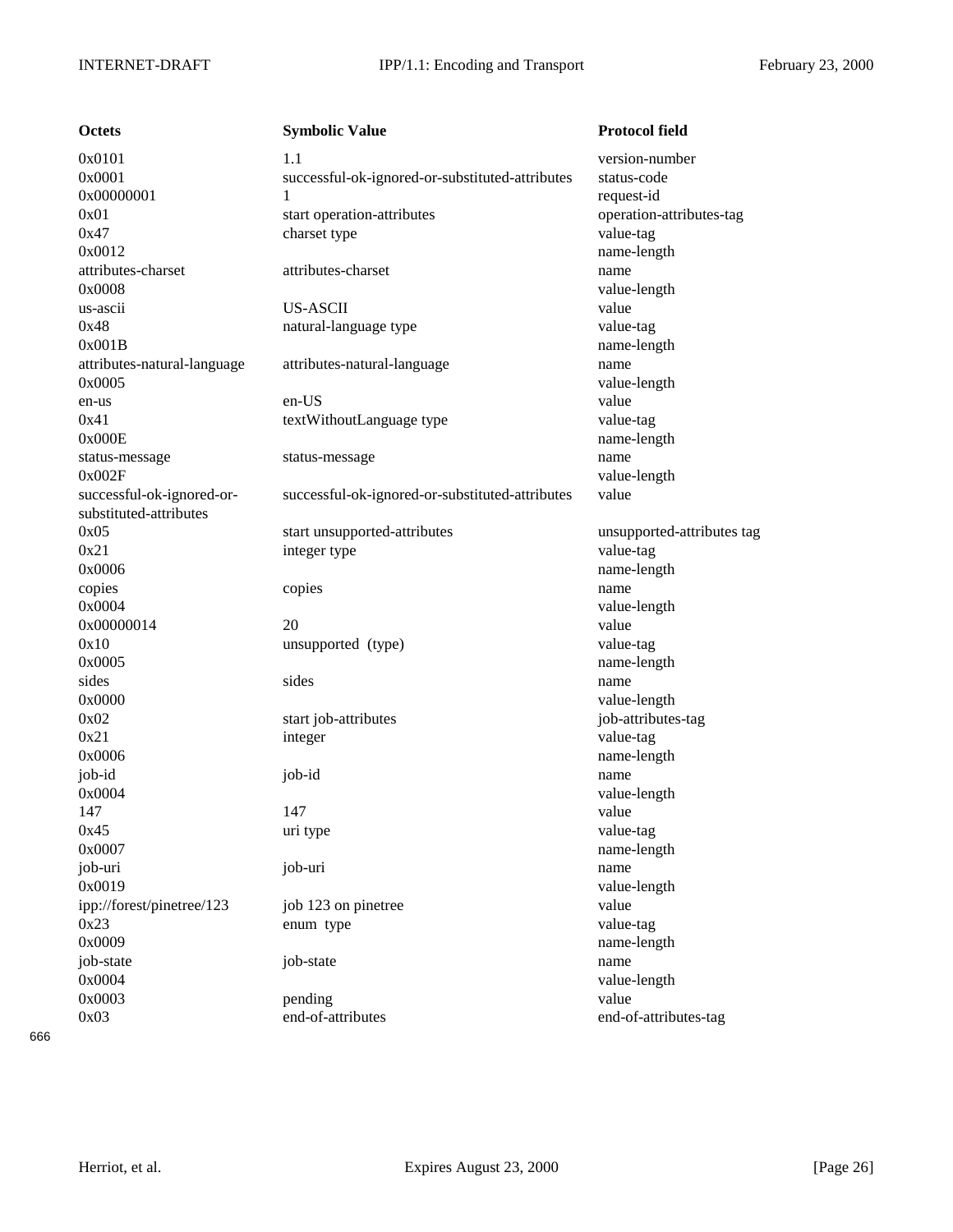## <span id="page-26-0"></span><sup>667</sup> **13.5 Print-URI Request**

668 The following is an example of Print-URI request with copies and job-name parameters:

| Octets                | Symbolic Value              | Protocol field           |
|-----------------------|-----------------------------|--------------------------|
| 0x0101                | 1.1                         | version-number           |
| 0x0003                | Print-URI                   | operation-id             |
| 0x00000001            | 1                           | request-id               |
| 0x01                  | start operation-attributes  | operation-attributes-tag |
| 0x47                  | charset type                | value-tag                |
| 0x0012                |                             | name-length              |
| attributes-charset    | attributes-charset          | name                     |
| 0x0008                |                             | value-length             |
| us-ascii              | <b>US-ASCII</b>             | value                    |
| 0x48                  | natural-language type       | value-tag                |
| 0x001B                |                             | name-length              |
| attributes-natural-   | attributes-natural-language | name                     |
| language              |                             |                          |
| 0x0005                |                             | value-length             |
| en-us                 | en-US                       | value                    |
| 0x45                  | uri type                    | value-tag                |
| 0x000B                |                             | name-length              |
| printer-uri           | printer-uri                 | name                     |
| 0x0015                |                             | value-length             |
| ipp://forest/pinetree | printer pinetree            | value                    |
| 0x45                  | uri type                    | value-tag                |
| 0x000C                |                             | name-length              |
| document-uri          | document-uri                | name                     |
| 0x0011                |                             | value-length             |
| ftp://foo.com/foo     | ftp://foo.com/foo           | value                    |
| 0x42                  | nameWithoutLanguage type    | value-tag                |
| 0x0008                |                             | name-length              |
| job-name              | job-name                    | name                     |
| 0x0006                |                             | value-length             |
| foobar                | foobar                      | value                    |
| 0x02                  | start job-attributes        | job-attributes-tag       |
| 0x21                  | integer type                | value-tag                |
| 0x0006                |                             | name-length              |
| copies                | copies                      | name                     |
| 0x0004                |                             | value-length             |
| 0x00000001            | 1                           | value                    |
| 0x03                  | end-of-attributes           | end-of-attributes-tag    |
|                       |                             |                          |

## <sup>669</sup> **13.6 Create-Job Request**

670 The following is an example of Create-Job request with no parameters and no attributes: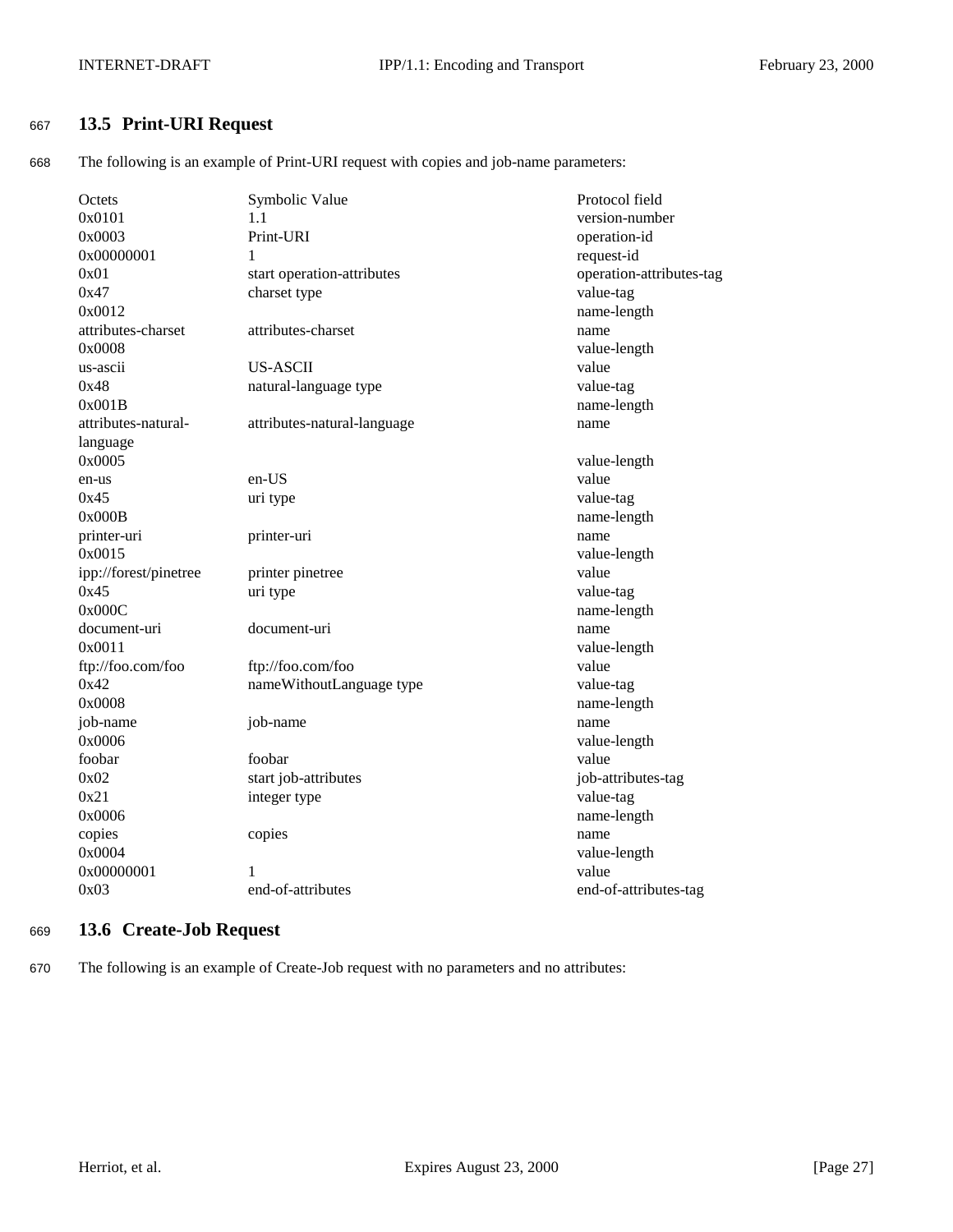<span id="page-27-0"></span>

| <b>Octets</b><br>0x0101<br>0x0005<br>0x00000001 | Symbolic Value<br>1.1<br>Create-Job<br>1   | Protocol field<br>version-number<br>operation-id<br>request-id |
|-------------------------------------------------|--------------------------------------------|----------------------------------------------------------------|
| 0x01<br>0x47<br>0x0012                          | start operation-attributes<br>charset type | operation-attributes-tag<br>value-tag<br>name-length           |
| attributes-charset<br>0x0008                    | attributes-charset                         | name<br>value-length                                           |
| us-ascii                                        | US-ASCII                                   | value                                                          |
| 0x48<br>0x001B                                  | natural-language type                      | value-tag<br>name-length                                       |
| attributes-natural-<br>language                 | attributes-natural-language                | name                                                           |
| 0x0005                                          |                                            | value-length                                                   |
| en-us                                           | en-US                                      | value                                                          |
| 0x45<br>0x000B                                  | uri type                                   | value-tag<br>name-length                                       |
| printer-uri<br>0x0015                           | printer-uri                                | name<br>value-length                                           |
| ipp://forest/pinetree<br>0x03                   | printer pinetree<br>end-of-attributes      | value<br>end-of-attributes-tag                                 |

## <sup>671</sup> **13.7 Get-Jobs Request**

672 The following is an example of Get-Jobs request with parameters but no attributes: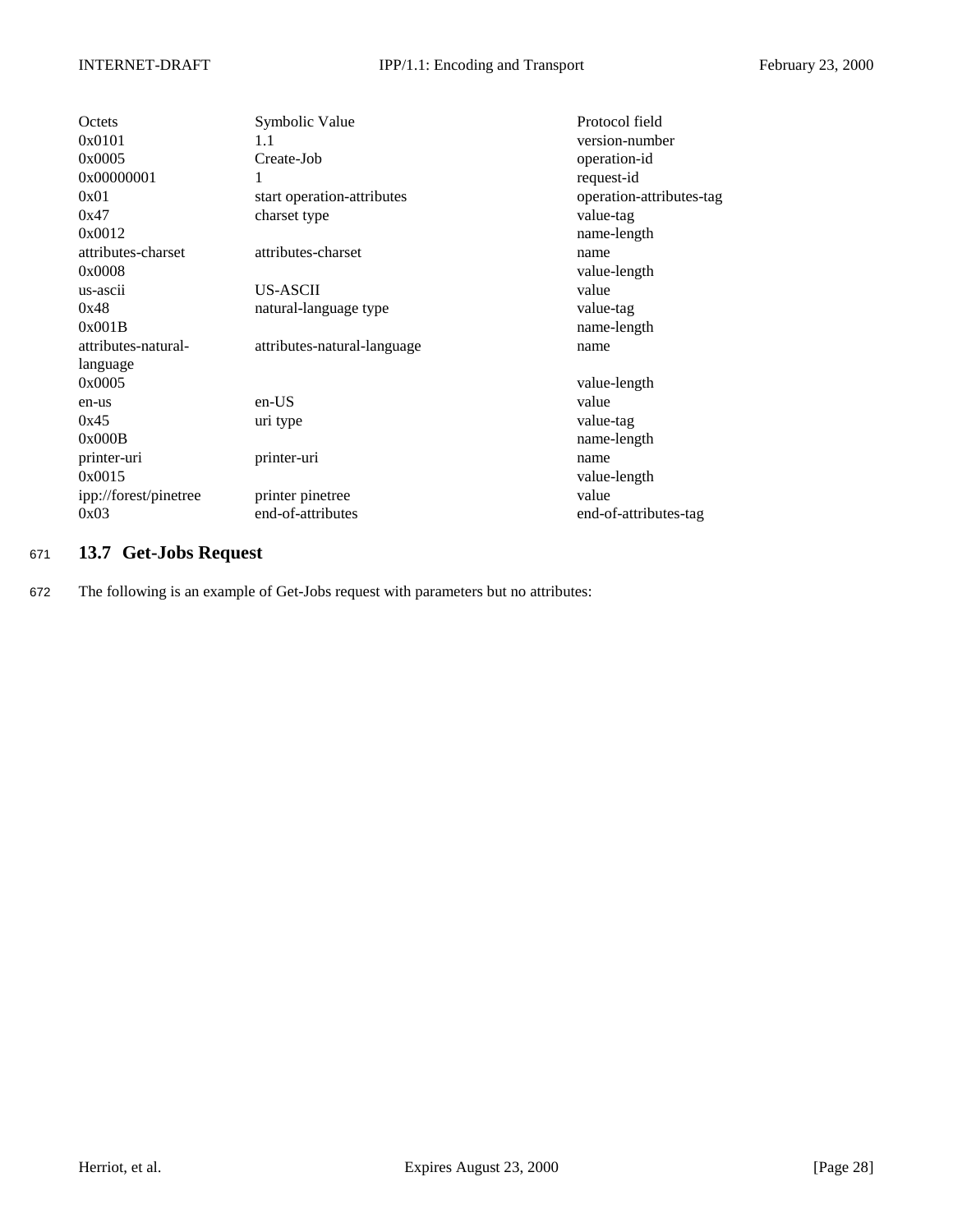<span id="page-28-0"></span>

| Octets<br>0x0101<br>0x000A<br>0x00000123<br>0x01<br>0x47 | Symbolic Value<br>1.1<br>Get-Jobs<br>0x123<br>start operation-attributes<br>charset type | Protocol field<br>version-number<br>operation-id<br>request-id<br>operation-attributes-tag<br>value-tag |
|----------------------------------------------------------|------------------------------------------------------------------------------------------|---------------------------------------------------------------------------------------------------------|
| 0x0012<br>attributes-charset                             | attributes-charset                                                                       | name-length<br>name                                                                                     |
| 0x0008                                                   |                                                                                          | value-length                                                                                            |
| us-ascii                                                 | US-ASCII                                                                                 | value                                                                                                   |
| 0x48                                                     | natural-language type                                                                    | value-tag                                                                                               |
| 0x001B                                                   |                                                                                          | name-length                                                                                             |
| attributes-natural-language                              | attributes-natural-language                                                              | name                                                                                                    |
| 0x0005                                                   |                                                                                          | value-length                                                                                            |
| en-us                                                    | en-US                                                                                    | value                                                                                                   |
| 0x45                                                     | uri type                                                                                 | value-tag                                                                                               |
| 0x000B                                                   |                                                                                          | name-length                                                                                             |
| printer-uri                                              | printer-uri                                                                              | name                                                                                                    |
| 0x0015                                                   |                                                                                          | value-length                                                                                            |
| ipp://forest/pinetree                                    | printer pinetree                                                                         | value                                                                                                   |
| 0x21                                                     | integer type                                                                             | value-tag                                                                                               |
| 0x0005                                                   |                                                                                          | name-length                                                                                             |
| limit                                                    | limit                                                                                    | name                                                                                                    |
| 0x0004                                                   |                                                                                          | value-length                                                                                            |
| 0x00000032                                               | 50                                                                                       | value                                                                                                   |
| 0x44                                                     | keyword type                                                                             | value-tag                                                                                               |
| 0x0014                                                   |                                                                                          | name-length                                                                                             |
| requested-attributes                                     | requested-attributes                                                                     | name                                                                                                    |
| 0x0006                                                   |                                                                                          | value-length                                                                                            |
| job-id                                                   | job-id                                                                                   | value                                                                                                   |
| 0x44                                                     | keyword type                                                                             | value-tag                                                                                               |
| 0x0000                                                   | additional value                                                                         | name-length                                                                                             |
| 0x0008                                                   |                                                                                          | value-length                                                                                            |
| job-name<br>0x44                                         | job-name<br>keyword type                                                                 | value                                                                                                   |
| 0x0000                                                   | additional value                                                                         | value-tag                                                                                               |
| 0x000F                                                   |                                                                                          | name-length<br>value-length                                                                             |
| document-format                                          | document-format                                                                          | value                                                                                                   |
| 0x03                                                     | end-of-attributes                                                                        | end-of-attributes-tag                                                                                   |
|                                                          |                                                                                          |                                                                                                         |

## <sup>673</sup> **13.8 Get-Jobs Response**

674 The following is an of Get-Jobs response from previous request with 3 jobs. The Printer returns no information about the second 675 job (because of security reasons):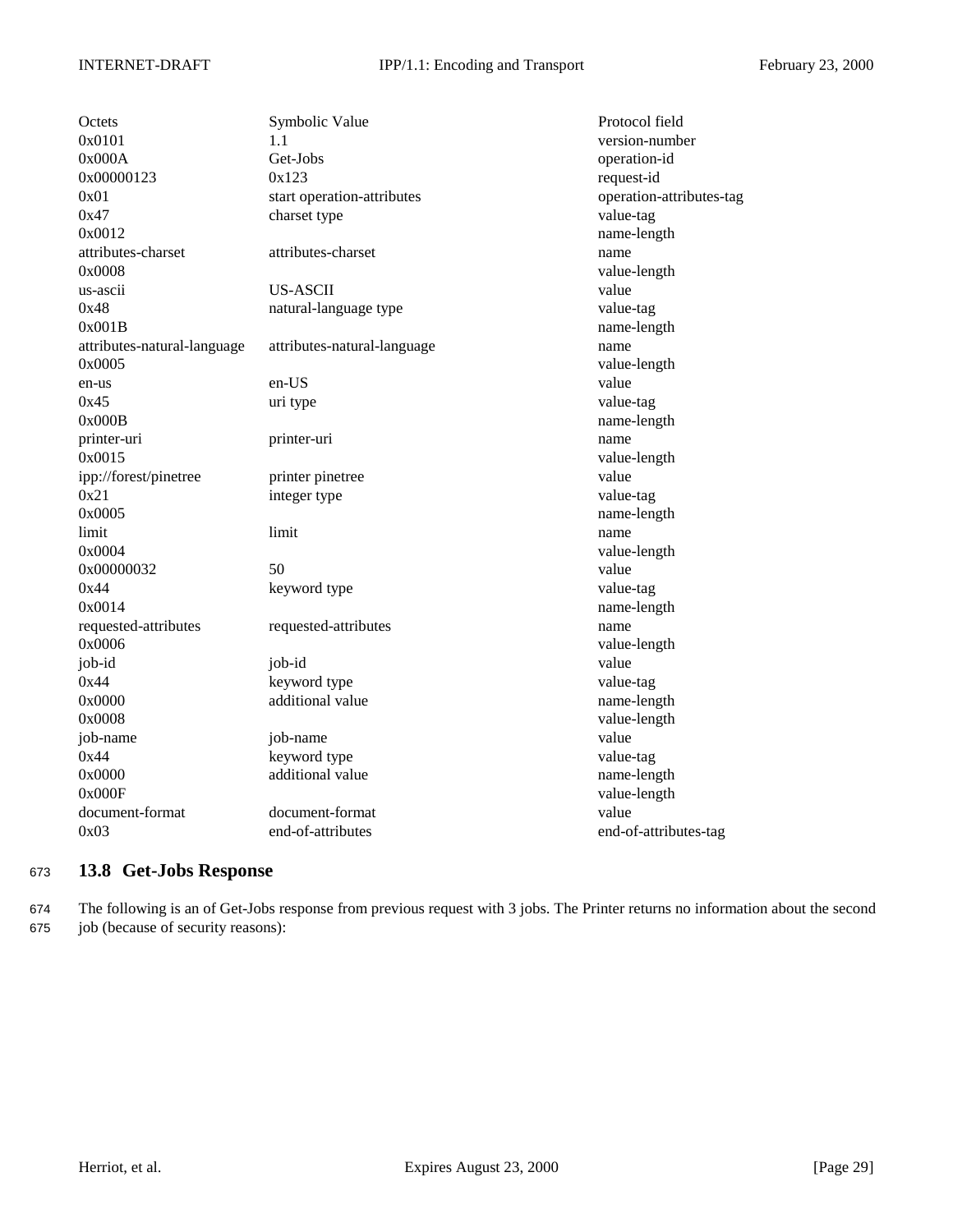0x03 end-of-attributes end-of-attributes-tag

Octets Symbolic Value Protocol field  $0 \times 0101$  version-number 0x0000 successful-ok status-code status-code  $0x00000123$   $0x123$  request-id (echoed back) 0x01 start operation-attributes operation-attribute-tag 0x47 charset type value-tag 0x0012 name-length attributes-charset attributes-charset name 0x000A value-length ISO-8859-1 ISO-8859-1 value 0x48 natural-language type value-tag 0x001B name-length attributes-natural-language attributes-natural-language name 0x0005 value-length en-us en-US value 0x41 textWithoutLanguage type value-tag 0x000E name-length status-message status-message name 0x000D value-length successful-ok successful-ok value 0x02 start job-attributes (1st object) job-attributes-tag 0x21 integer type value-tag 0x0006 name-length job-id job-id name 0x0004 value-length 147 value 0x36 nameWithLanguage value-tag 0x0008 name-length job-name job-name name 0x000C value-length 0x0005 sub-value-length fr-ca fr-CA value 0x0003 sub-value-length fou **fou** fou **fou have the set of the set of the set of the set of the set of the set of the set of the set of the set of the set of the set of the set of the set of the set of the set of the set of the set of the set o** 0x02 start job-attributes (2nd object) job-attributes-tag 0x02 start job-attributes (3rd object) job-attributes-tag 0x21 integer type value-tag 0x0006 name-length job-id job-id name 0x0004 value-length 148 **149** value 0x36 nameWithLanguage value-tag 0x0008 name-length job-name job-name name 0x0012 value-length 0x0005 sub-value-length de-CH de-CH value 0x0009 sub-value-length isch guet isch guet name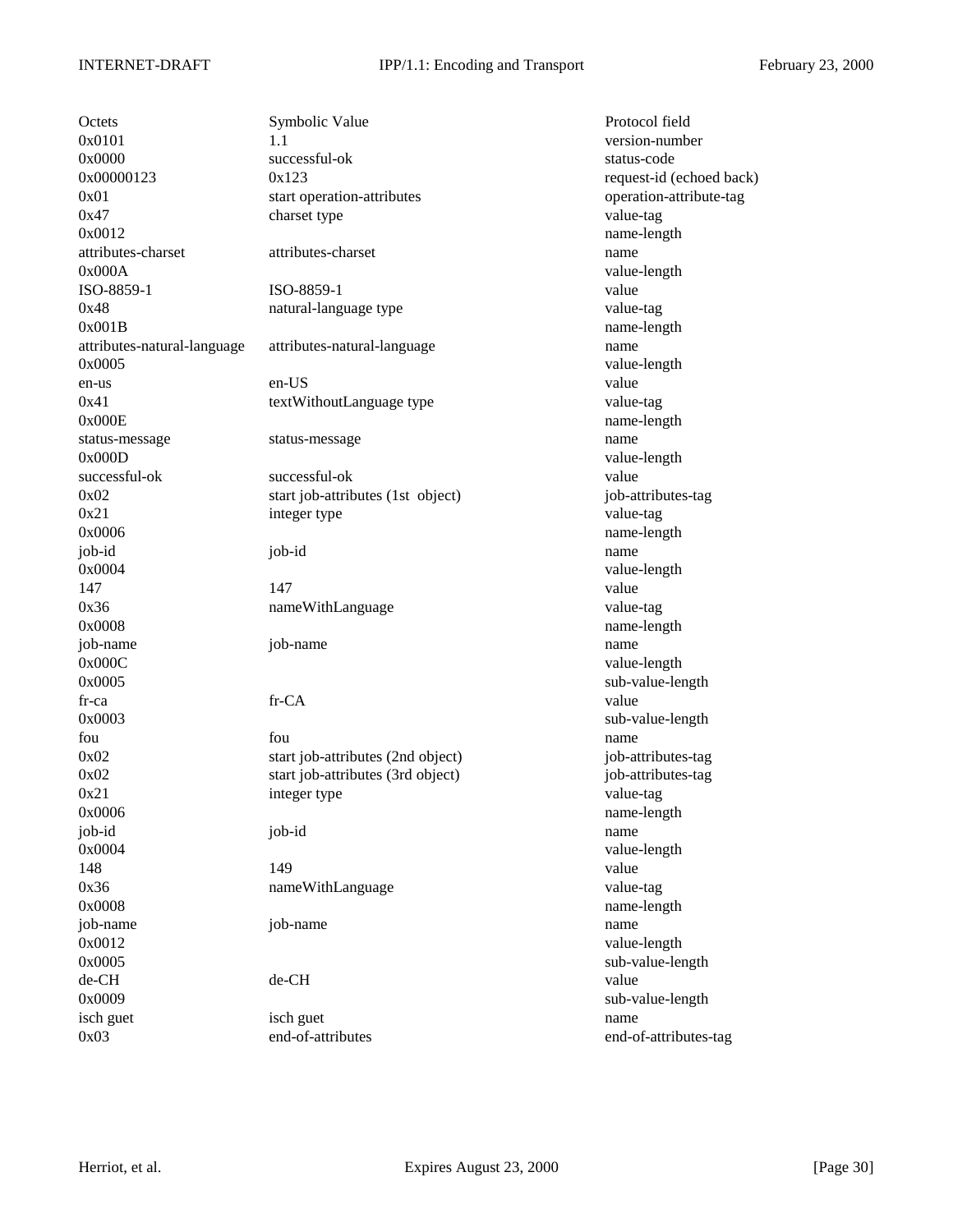# <span id="page-30-0"></span> **14. Appendix B: Registration of MIME Media Type Information for "application/ipp"**

 This appendix contains the information that IANA requires for registering a MIME media type. The information following this paragraph will be forwarded to IANA to register application/ipp whose contents are defined in Section [3](#page-3-0) "[Encoding of the](#page-3-0) [Operation Layer"](#page-3-0) in this document:

**MIME type name:** application

## **MIME subtype name:** ipp

 A Content-Type of "application/ipp" indicates an Internet Printing Protocol message body (request or response). Currently there is one version: IPP/1.1, whose syntax is described in Section [3 "Encoding of the Operation Layer"](#page-3-0) of [ipp-pro], and whose semantics are described in [ipp-mod].

- **Required parameters:** none
- **Optional parameters:** none
- **Encoding considerations:**

 IPP/1.1 protocol requests/responses MAY contain long lines and ALWAYS contain binary data (for example attribute value lengths).

## **Security considerations:**

 IPP/1.1 protocol requests/responses do not introduce any security risks not already inherent in the underlying transport protocols. Protocol mixed-version interworking rules in [ipp-mod] as well as protocol encoding rules in [ipp-pro] are complete and unambiguous.

### **Interoperability considerations:**

 IPP/1.1 requests (generated by clients) and responses (generated by servers) MUST comply with all conformance requirements imposed by the normative specifications [ipp-mod] and [ipp-pro]. Protocol encoding rules specified in [ipp-pro] are comprehensive, so that interoperability between conforming implementations is guaranteed (although support for specific optional features is not ensured). Both the "charset" and "natural-language" of all IPP/1.1 attribute values which are a LOCALIZED-STRING are explicit within IPP protocol requests/responses (without recourse to any external information in HTTP, SMTP, or other message transport headers).

### **Published specifications:**

- [ipp-mod] Isaacson, S., deBry, R., Hastings, T., Herriot, R., Powell, P., "Internet Printing Protocol/1.1: Model and Semantics" draft-ietf-ipp-model-v11-05.txt, February 23, 2000.
- [ipp-pro] Herriot, R., Butler, S., Moore, P., Turner, R., "Internet Printing Protocol/1.1: Encoding and Transport", draft-ietf-ipp-protocol-v11-04.txt, February 23, 2000.

## **Applications which use this media type:**

Internet Printing Protocol (IPP) print clients and print servers, communicating using HTTP/1.1 (see [IPP-PRO]), SMTP/ESMTP,

 FTP, or other transport protocol. Messages of type "application/ipp" are self-contained and transport-independent, including "charset" and "natural-language" context for any LOCALIZED-STRING value.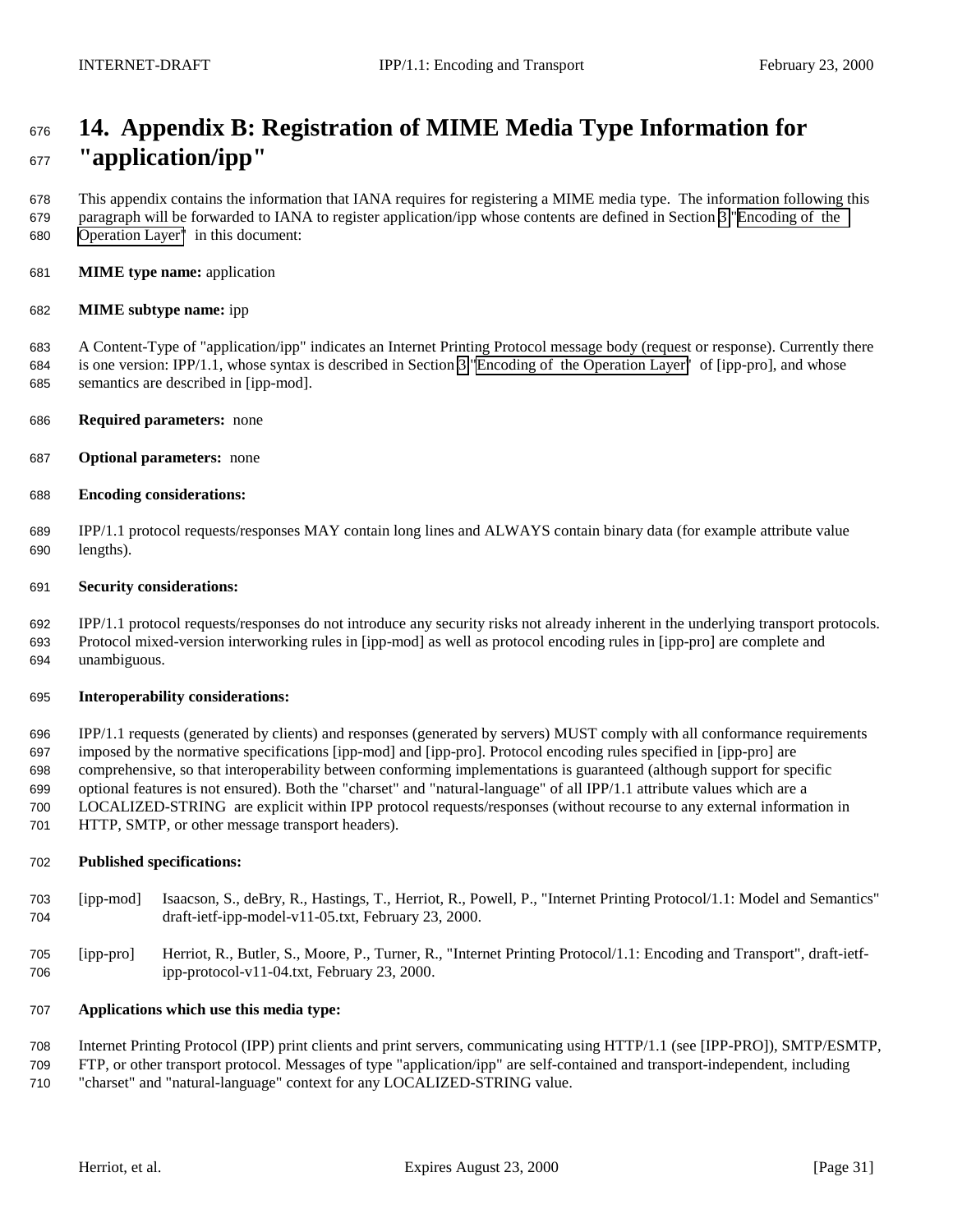<span id="page-31-0"></span>**Person & email address to contact for further information:**

| 712 | <b>Tom Hastings</b>                  |
|-----|--------------------------------------|
| 713 | Xerox Corporation                    |
| 714 | 737 Hawaii St. ESAE-231              |
| 715 | El Segundo, CA                       |
| 716 | Phone: 310-333-6413                  |
| 717 | Fax: 310-333-5514                    |
| 718 | Email: hastings@cp10.es.xerox.com    |
| 719 | <sub>or</sub>                        |
| 720 | Robert Herriot                       |
| 721 | Xerox Corporation                    |
| 722 | 3400 Hillview Ave., Bldg #1          |
| 723 | Palo Alto, CA 94304                  |
| 724 | Phone: 650-813-7696                  |
| 725 | Fax: 650-813-6860                    |
| 726 | Email: robert.herriot@pahv.xerox.com |
| 727 | <b>Intended usage:</b>               |
| 728 | <b>COMMON</b>                        |
|     |                                      |

# **15. Appendix C: Changes from IPP/1.0**

- IPP/1.1 is identical to IPP/1.0 [RFC2565] with the follow changes:
- 1. Attributes values that identify a printer or job object use a new 'ipp' scheme. The 'http' and 'https' schemes are supported only